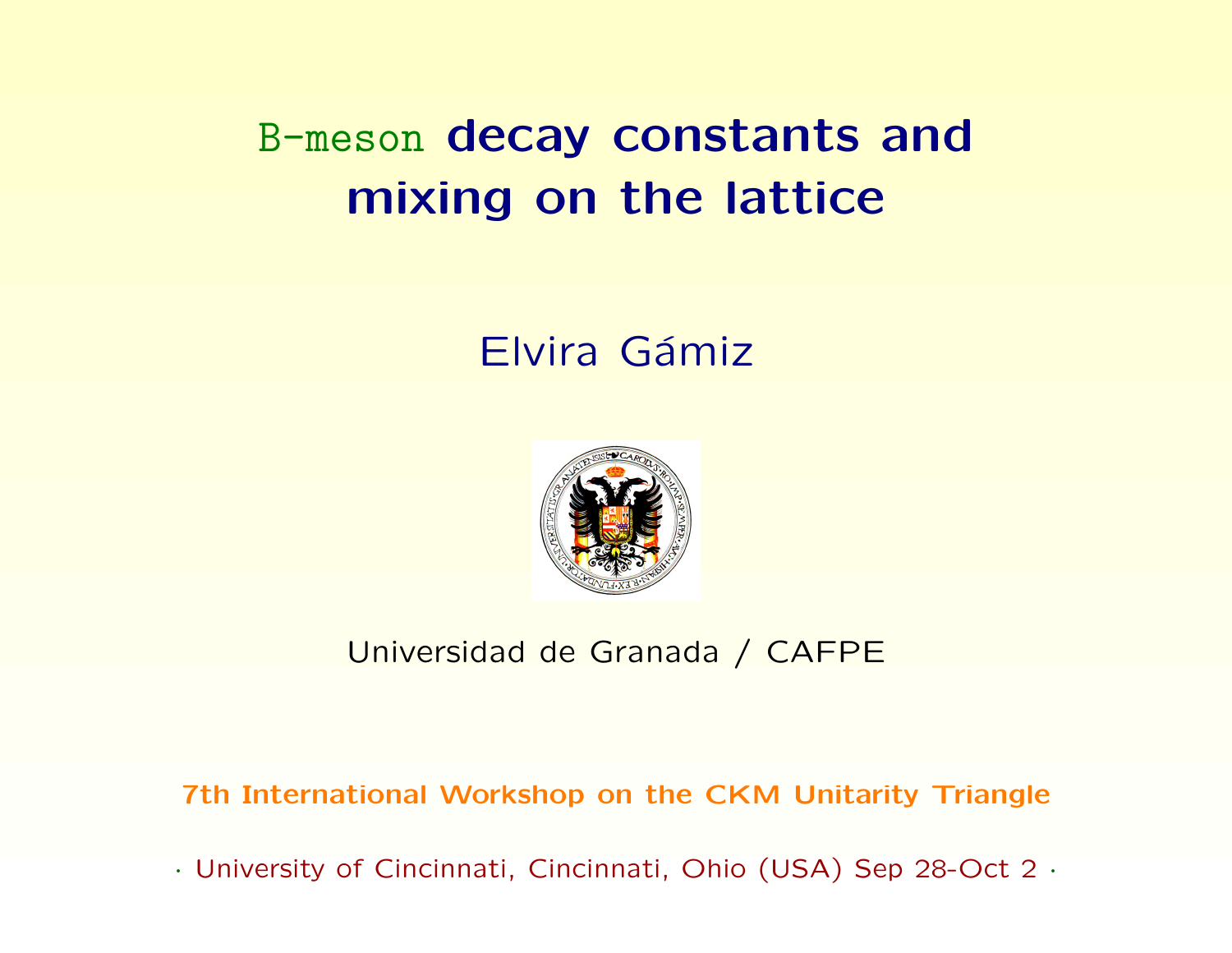- # Discrepancies between some flavour observables and SM predictions at the  $2 - 3\sigma$  level:
	- \* Unitarity triangle fits: driven by tension between  $B(B \to \tau \nu)$  and  $\sin(2\beta)$  UTfit, 1010.5089, CKMfitter, 1203.0238.
	- \* Like-sign dimuon charge asymmetry  $A_{SL}$  (3.9 $\sigma$ ): D0, 1106.6308.

$$
A_{SL} \propto a_{sl}^s, \, a_{sl}^d \qquad a_{sl}^q \simeq \frac{\Delta \Gamma_q}{\Delta M_q} \tan(\phi_q)
$$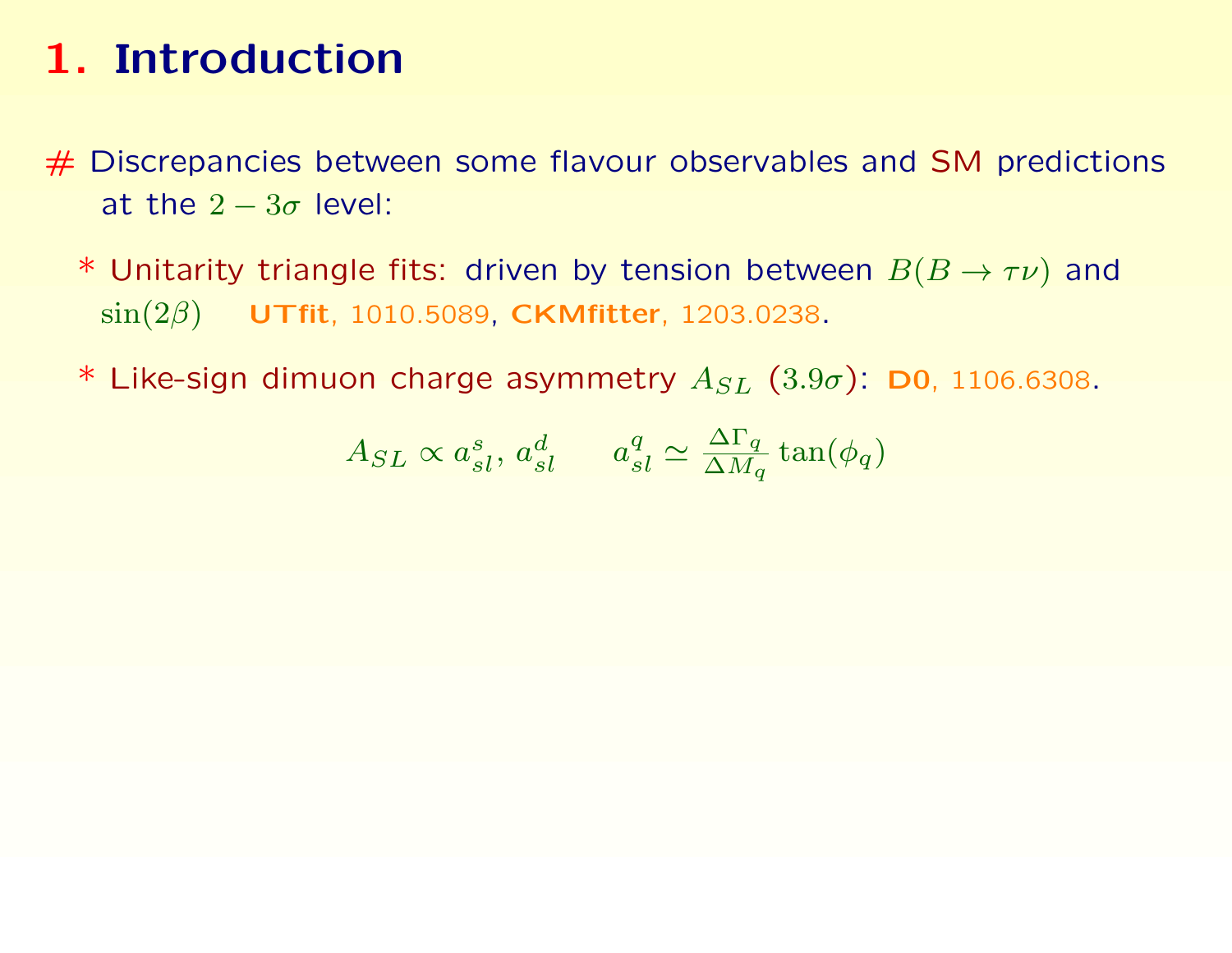$#$  Discrepancies between some flavour observables and SM predictions at the  $2 - 3\sigma$  level:

- \* Unitarity triangle fits: driven by tension between  $B(B \to \tau \nu)$  and  $\sin(2\beta)$  UTfit, 1010.5089, CKMfitter, 1203.0238.
- \* Like-sign dimuon charge asymmetry  $A_{SL}$  (3.9 $\sigma$ ): D0, 1106.6308.

$$
A_{SL} \propto a_{sl}^s, \, a_{sl}^d \qquad a_{sl}^q \simeq \frac{\Delta \Gamma_q}{\Delta M_q} \tan(\phi_q)
$$

 $#$  It has been argued that these discrepancies may be due to BSM effects in neutral B mixing.

Lenz, Nierste, CKMfitter, 1203.0238 Laiho, Lunghi, Van de Water, 1102.3917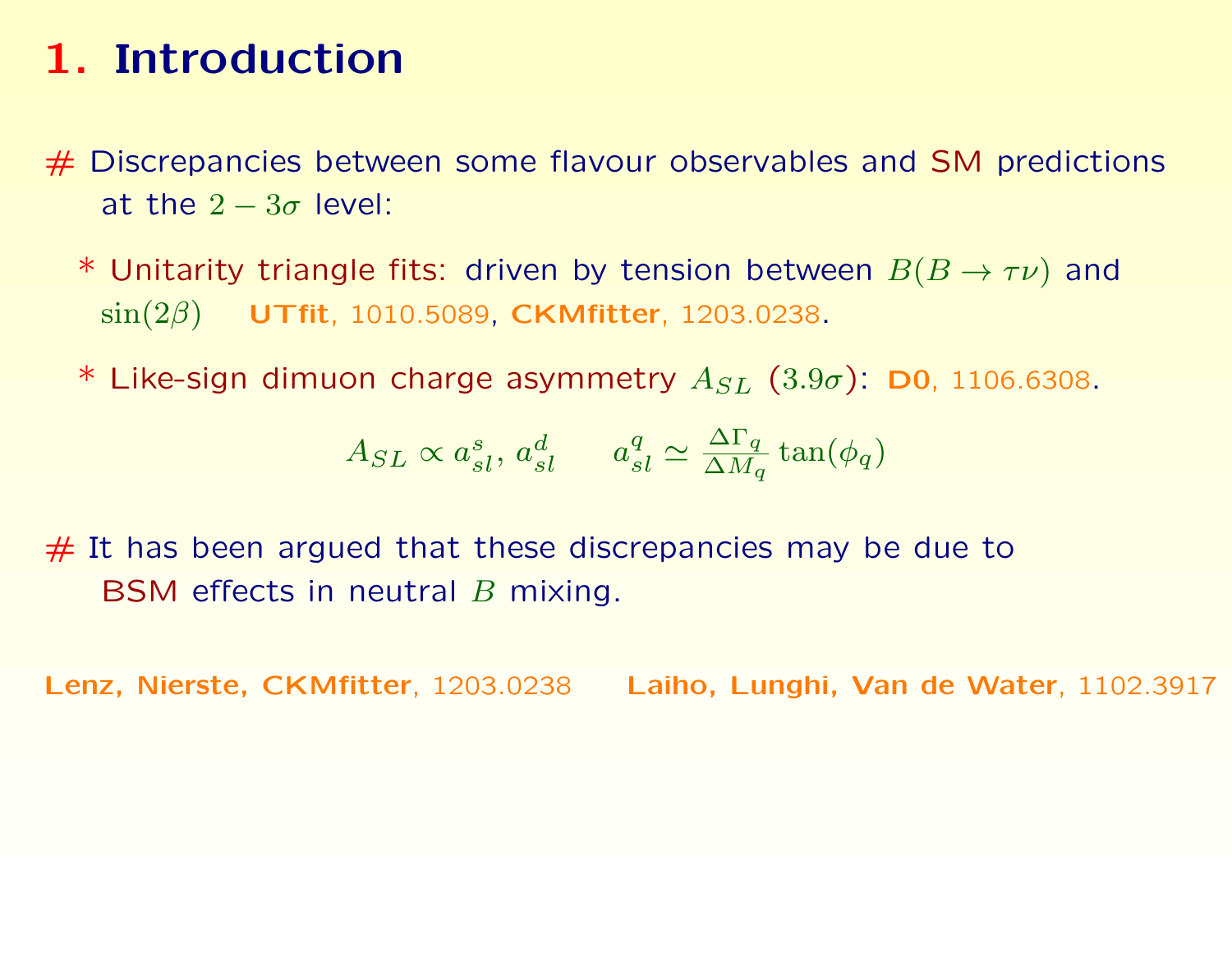

 $\bullet$   $B_0$  mixing parameters determined by the off diagonal elements of the mixing matrix

$$
i\frac{d}{dt}\left(\begin{array}{c} |B_q(t)\rangle \\ |\bar{B}_q(t)\rangle \end{array}\right)=\left(M^q-\frac{i}{2}\Gamma^q\right)\left(\begin{array}{c} |B_q(t)\rangle \\ |\bar{B}_q(t)\rangle \end{array}\right)
$$

 $\Delta M_q \propto |M_{12}^q|$   $\Delta \Gamma_q \propto |\Gamma_{12}^q|$   $\phi_q = \arg(-M_{12}^q/\Gamma_{12}^q)$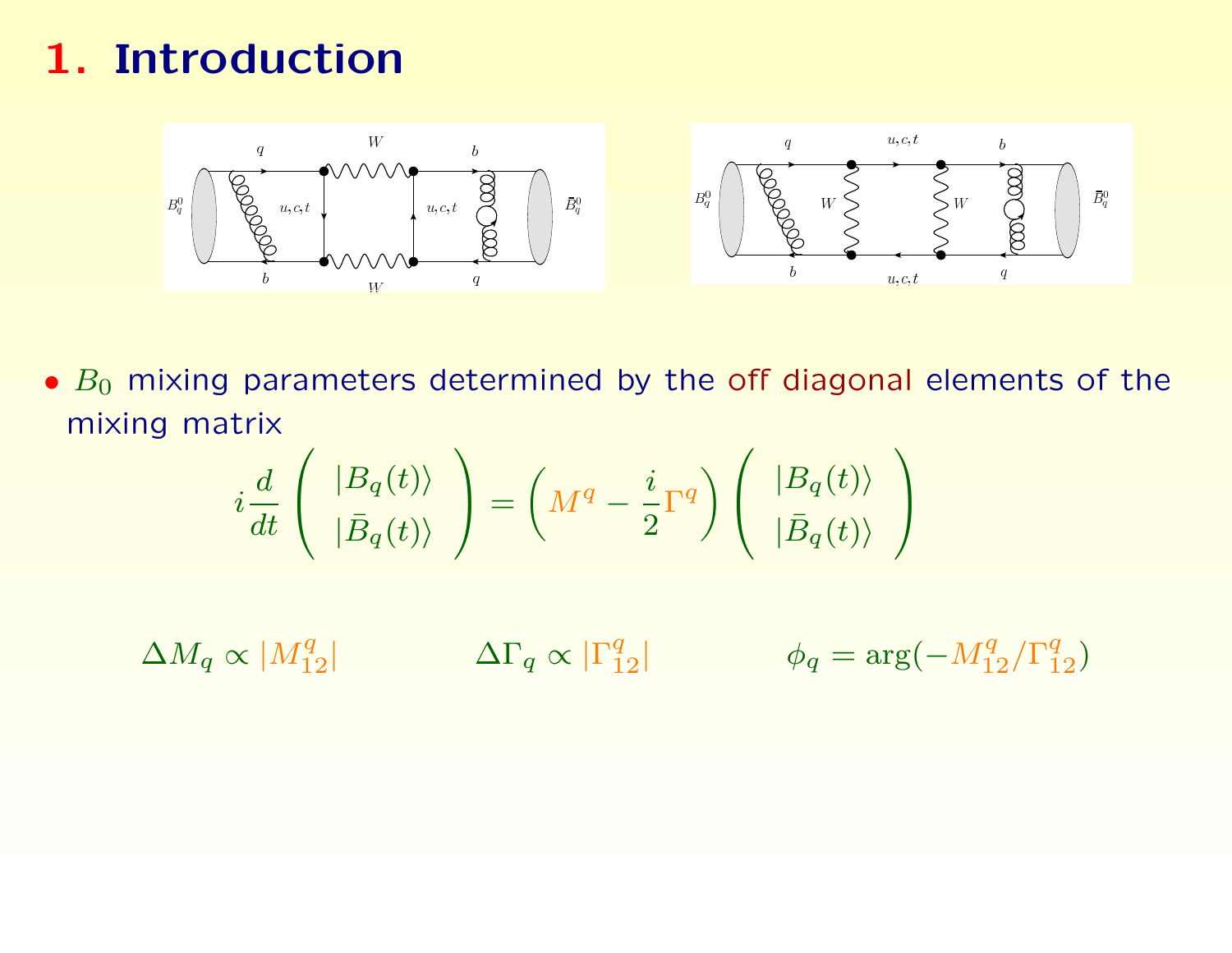

 $\bullet$   $B_0$  mixing parameters determined by the off diagonal elements of the mixing matrix

$$
i\frac{d}{dt}\left(\begin{array}{c} |B_q(t)\rangle \\ |\bar{B}_q(t)\rangle \end{array}\right)=\left(M^q-\frac{i}{2}\Gamma^q\right)\left(\begin{array}{c} |B_q(t)\rangle \\ |\bar{B}_q(t)\rangle \end{array}\right)
$$

 $\Delta M_q \propto |M_{12}^q|$   $\Delta \Gamma_q \propto |\Gamma_{12}^q|$   $\phi_q = \arg(-M_{12}^q/\Gamma_{12}^q)$ 

New physics in  $M_{12}^q$  and/or  $\Gamma_{12}^q$ ?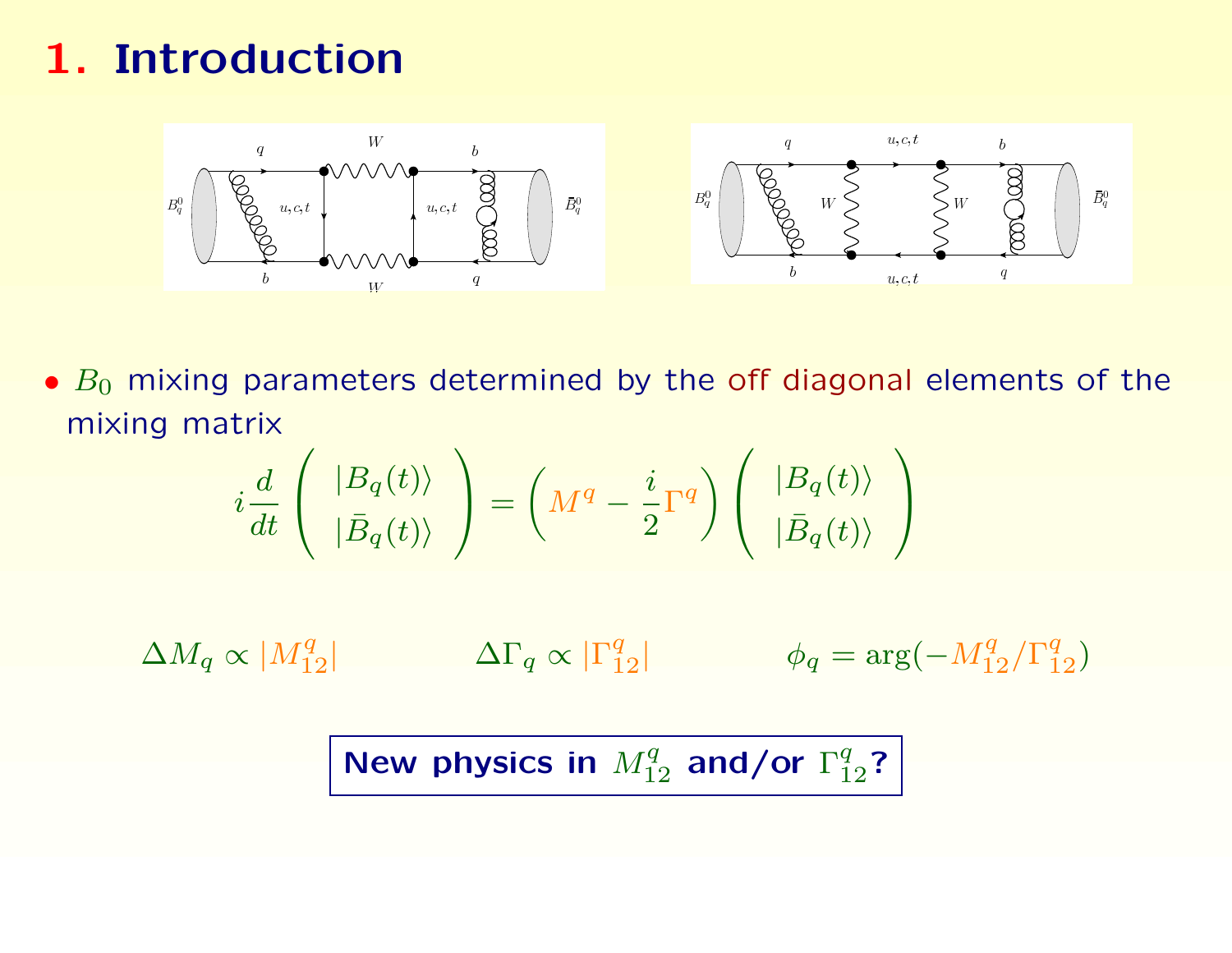

 $#$  The most general Effective Hamiltonian describing  $\Delta B = 2$  processes is

$$
\mathcal{H}_{eff}^{\Delta B=2} = \sum_{i=1}^{5} C_i Q_i + \sum_{i=1}^{3} \widetilde{C}_i \widetilde{Q}_i \quad \text{with}
$$
  

$$
Q_1^q = (\bar{b}^\alpha \gamma_\mu L q^\alpha) (\bar{b}^\beta \gamma^\mu L q^\beta)
$$
  

$$
Q_2^q = (\bar{b}^\alpha L q^\alpha) (\bar{b}^\beta L q^\beta) \qquad Q_3^q = (\bar{b}^\alpha L q^\beta) (\bar{b}^\beta L q^\alpha)
$$
  

$$
Q_4^q = (\bar{b}^\alpha L q^\alpha) (\bar{b}^\beta R q^\beta) \qquad Q_5^q = (\bar{b}^\alpha L q^\beta) (\bar{b}^\beta R q^\alpha)
$$

where  $L = (1 - \gamma_5)$ ,  $R = (1 + \gamma_5)$ .

 $\tilde{Q}_{1,2,3} = Q_{1,2,3}$  with the replacement  $L(R) \rightarrow R(L)$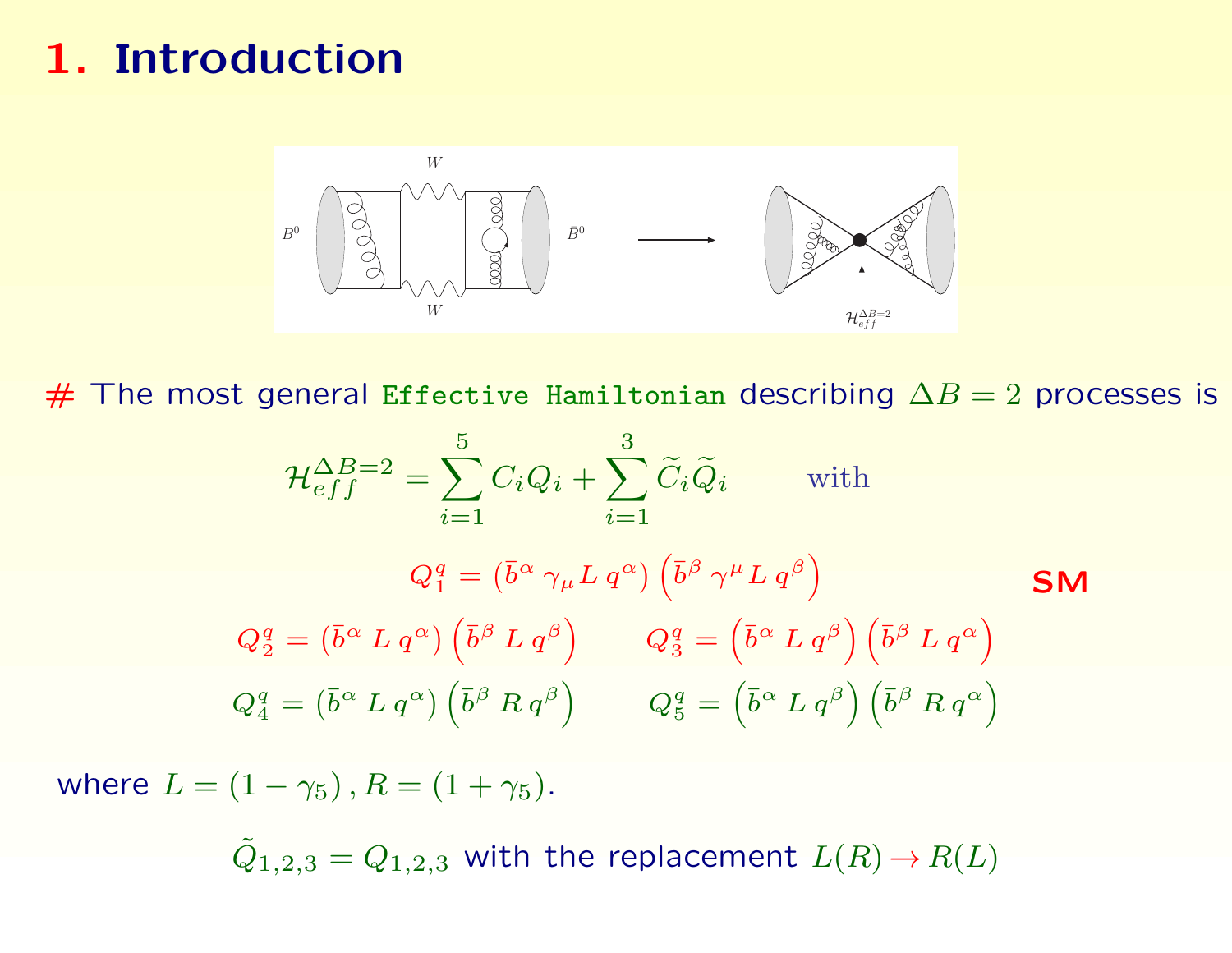## 1. Introduction:  $B$  mixing parameters in the SM

# Mass differences:

$$
\Delta M_q|_{theor.} = \frac{G_F^2 M_W^2}{6\pi^2} |V_{tq}^* V_{tb}|^2 \eta_2^B S_0(x_t) M_{Bs} f_{B_q}^2 \hat{B}_{B_q}
$$

 $**$  Non-perturbative input  $\frac{8}{3} f_B^2$  $\frac{d^{2}_{B_{q}}B_{B_{q}}(\mu)M^{2}_{B_{q}}=\langle \bar{B^{0}_{q}}|O^{q}_{1}\rangle$  $\binom{q}{1}B^0_q(\mu)$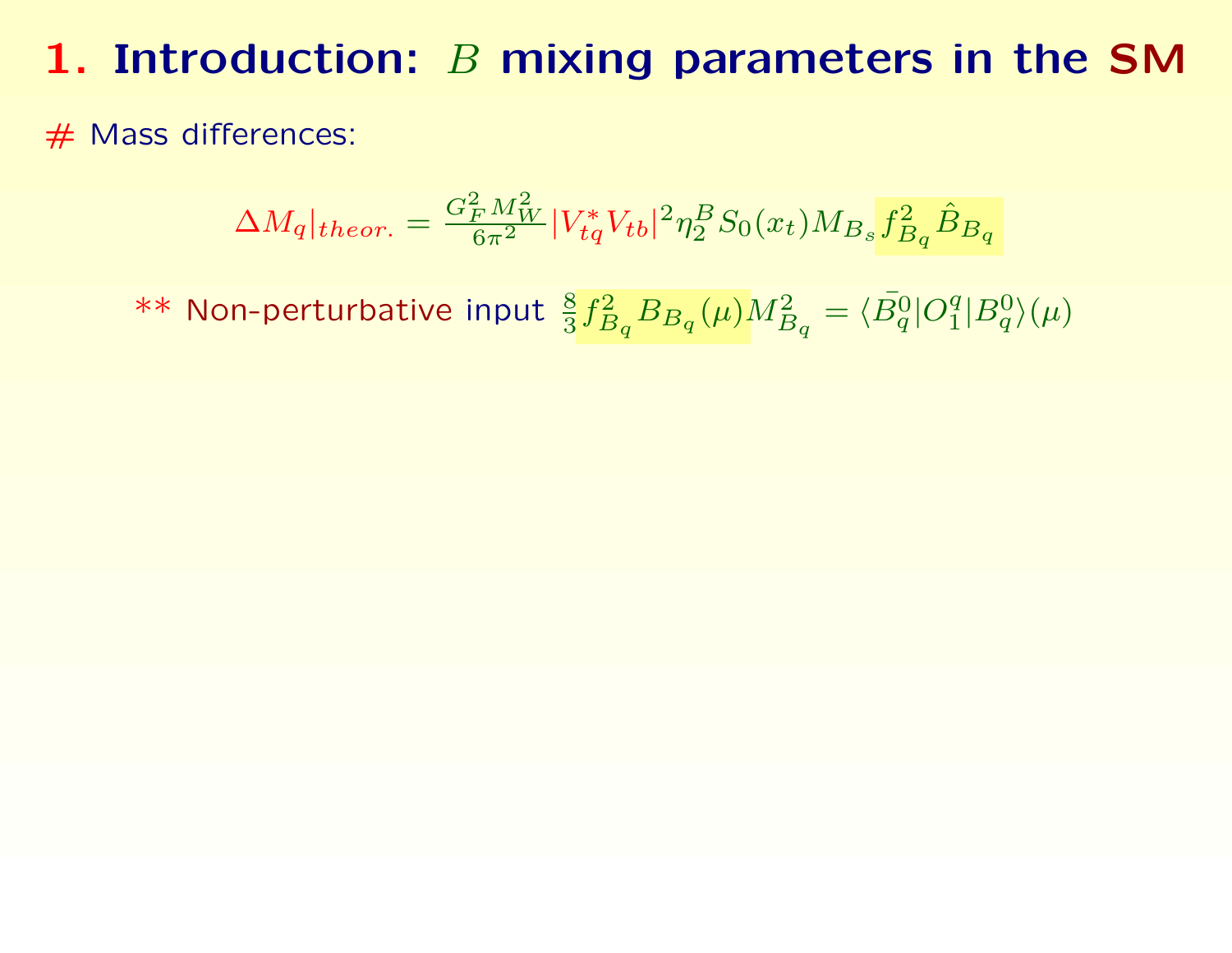### 1. Introduction:  $B$  mixing parameters in the SM

 $#$  Mass differences:

$$
\Delta M_q|_{theor.} = \frac{G_F^2 M_W^2}{6\pi^2} |V_{tq}^* V_{tb}|^2 \eta_2^B S_0(x_t) M_{Bs} f_{B_q}^2 \hat{B}_{B_q}
$$

 $**$  Non-perturbative input  $\frac{8}{3} f_B^2$  $\frac{d^{2}_{B_{q}}B_{B_{q}}(\mu)M^{2}_{B_{q}}=\langle \bar{B^{0}_{q}}|O^{q}_{1}\rangle$  $\binom{q}{1}B^0_q(\mu)$ 

# Decay width differences: Lenz and Nierste, JHEP0706 (2007) 072

$$
\Delta\Gamma_q = C_1 \langle Q_1^q \rangle + C_3 \langle Q_3^q \rangle + (C_{R_0} \langle R_0 \rangle + C_{R_2} \langle R_2 \rangle + C_R \langle R \rangle)_{1/m_b}
$$

with  $R_0 = Q_2 + \alpha_1(\alpha_s)Q_3 + 1/2\alpha_2(\alpha_s)Q_1$ ,

 $R_2 = \frac{1}{m}$  $\overline{m_b^2}$  $\overline{1}$  $\bar{q}_\alpha$ ←−  $\overleftarrow{D}_\rho \gamma_\mu LD^\rho b_\alpha\Big)$   $(\bar{q}_\beta \gamma_\mu L b_\beta)$ , and  $R$  labels other  $1/m_b$  contr.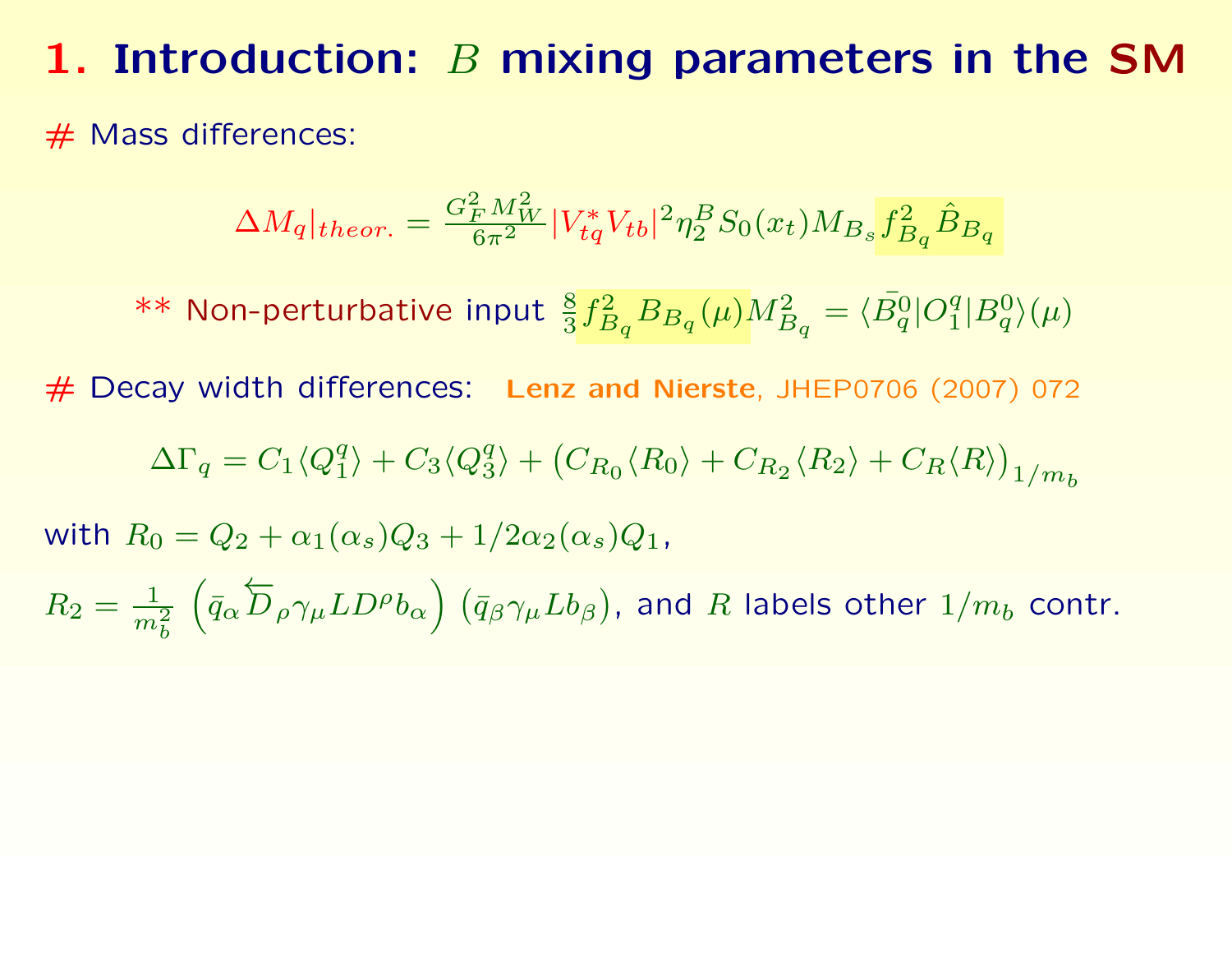### 1. Introduction:  $B$  mixing parameters in the SM

#### $#$  Mass differences:

$$
\Delta M_q|_{theor.} = \frac{G_F^2 M_W^2}{6\pi^2} |V_{tq}^* V_{tb}|^2 \eta_2^B S_0(x_t) M_{Bs} f_{B_q}^2 \hat{B}_{B_q}
$$

 $**$  Non-perturbative input  $\frac{8}{3} f_B^2$  $\frac{d^{2}_{B_{q}}B_{B_{q}}(\mu)M^{2}_{B_{q}}=\langle \bar{B^{0}_{q}}|O^{q}_{1}\rangle$  $\binom{q}{1}B^0_q(\mu)$ 

# Decay width differences: Lenz and Nierste, JHEP0706 (2007) 072

$$
\Delta\Gamma_q = C_1 \langle Q_1^q \rangle + C_3 \langle Q_3^q \rangle + (C_{R_0} \langle R_0 \rangle + C_{R_2} \langle R_2 \rangle + C_R \langle R \rangle)_{1/m_b}
$$

with  $R_0 = Q_2 + \alpha_1(\alpha_s)Q_3 + 1/2\alpha_2(\alpha_s)Q_1$ ,

 $R_2 = \frac{1}{m}$  $\overline{m_b^2}$  $\overline{1}$  $\bar{q}_\alpha$ ←−  $\overleftarrow{D}_\rho \gamma_\mu LD^\rho b_\alpha\Big)$   $(\bar{q}_\beta \gamma_\mu L b_\beta)$ , and  $R$  labels other  $1/m_b$  contr.

 $\rightarrow$  Most interesting for phenomenology (unitarity triangle fits):

$$
f_{B_q} \sqrt{\hat{B}_{B_q}}
$$
,  $\xi = \frac{f_{B_s} \sqrt{B_{B_s}}}{f_{B_d} \sqrt{B_{B_d}}}$ ,  $B_q^0$ ,  $\frac{B_s^0}{B_d^0}$ 

In particular as the role of  $|V_{cb}|$  (reaching is ultimate theoretical accuracy) in unitarity triangle analyses is being replaced by  $\Delta M_{B_s}$  and  $B\to \tau \nu.$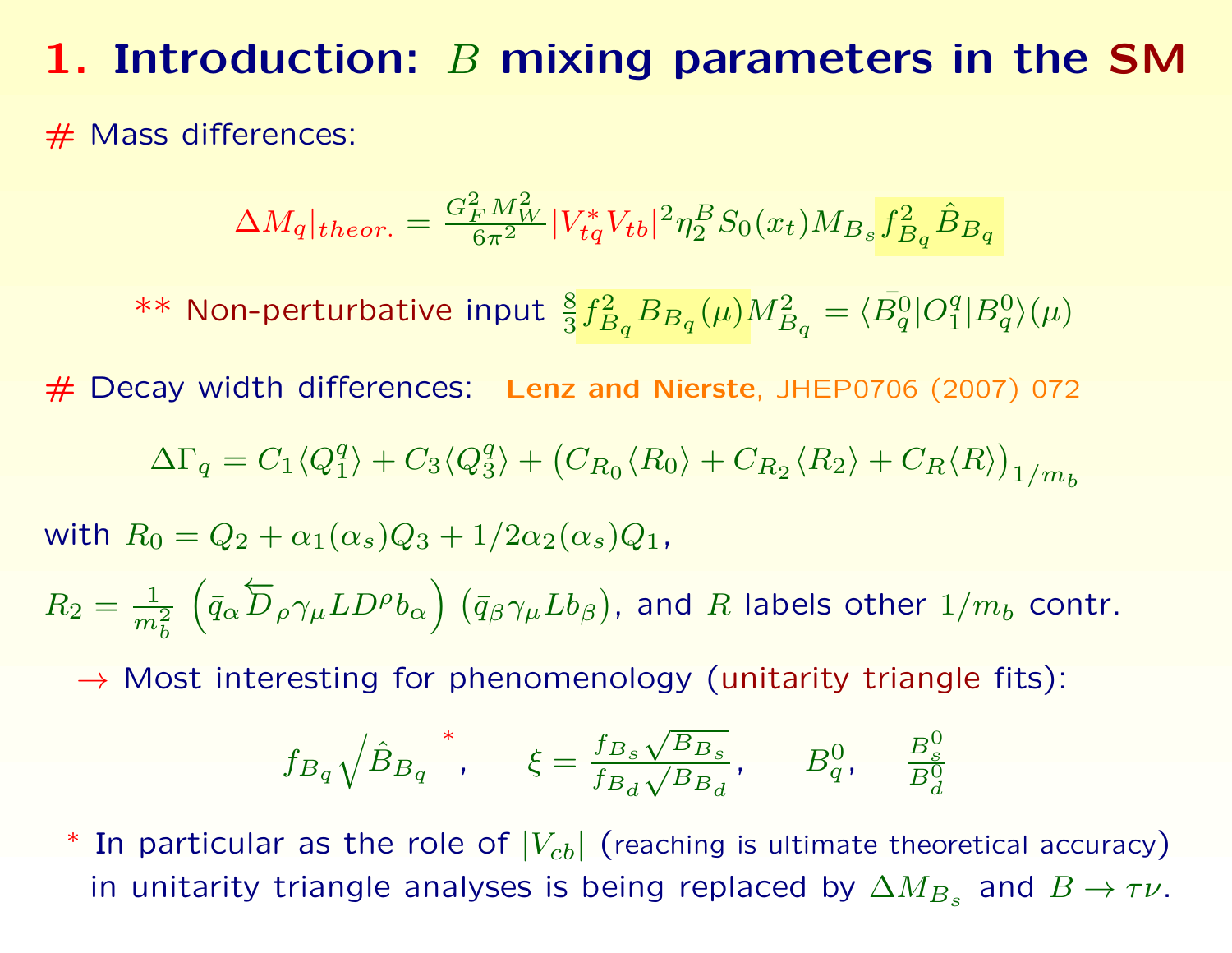## 1. Introduction:  $B$  mixing parameters BSM

# Constraining NP models:

 $SM$  predictions  $+$  BSM contributions  $=$  experiment

 $\rightarrow$  constraints on BSM building

see, e.g., Dobrescu and Krnjaic, 1104.2893; Altmannshofer and Carena, 1110.0843; Buras and Girrbach, 1201.1302, Lenz, Nierste and CKMfitter, 1008.1593 ...

\* Need matrix elements of all the operators in  $\mathcal{H}^{\Delta B=2}_{eff}$ :  $\langle Q_{1}^{q} \rangle$  $^q_{1...5} \rangle$ ... In conjunction with experimental measurements (HFAG 12)  $\Delta M_d|_{exp.} = (0.507 \pm 0.004) ps^{-1}$   $\Delta M_s|_{exp.} = (17.719 \pm 0.043) ps^{-1}$ 

$$
sign(Re\lambda_{CP})\frac{\Delta\Gamma_d}{\Gamma_d} = 0.015 \pm 0.018 \qquad \Delta\Gamma_s = 0.095 \pm 0.014
$$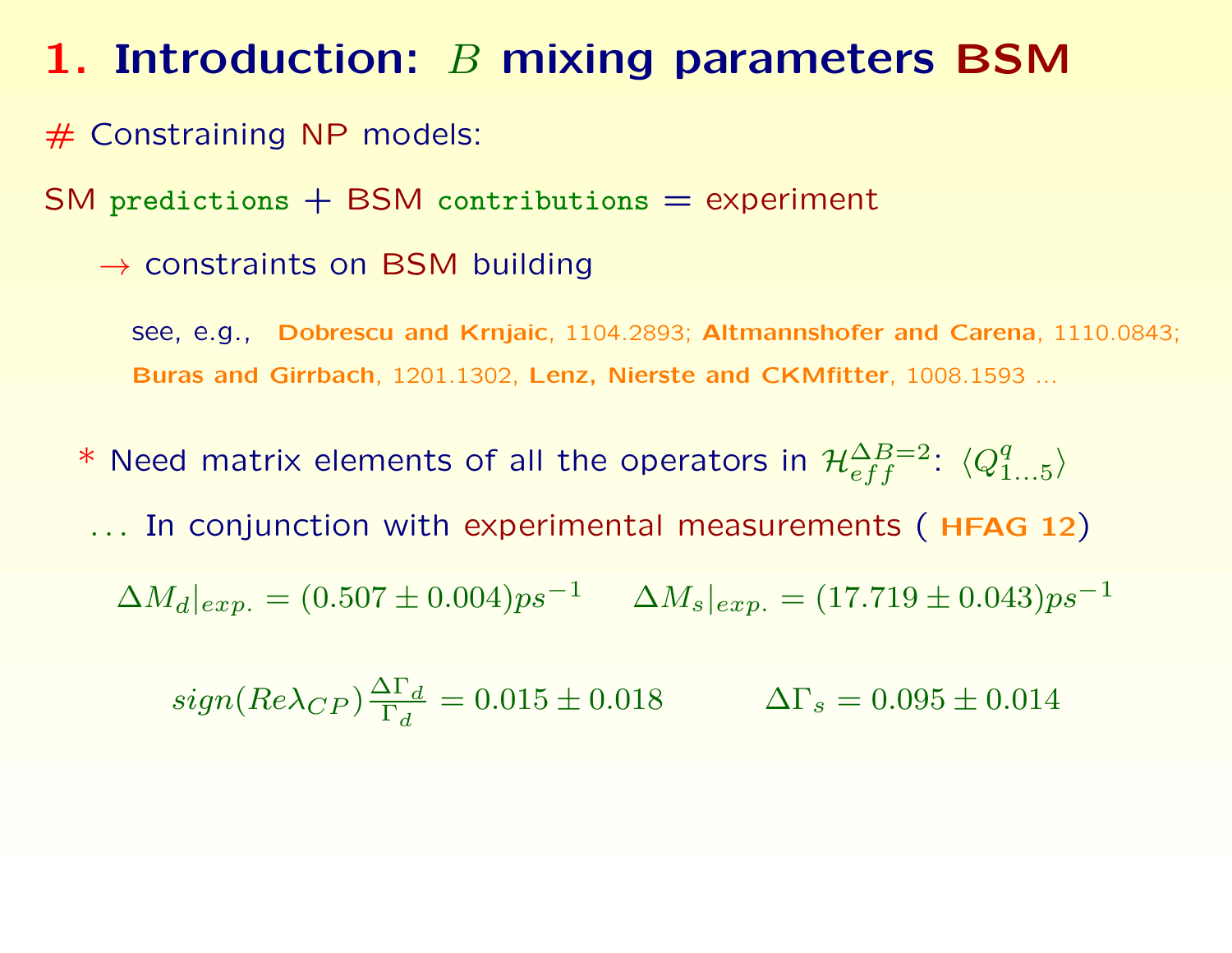Lattice QCD can be use to (relying only on first principles) calculate the matrix elements needed to describe  $B^0$  mixing in the SM and BSM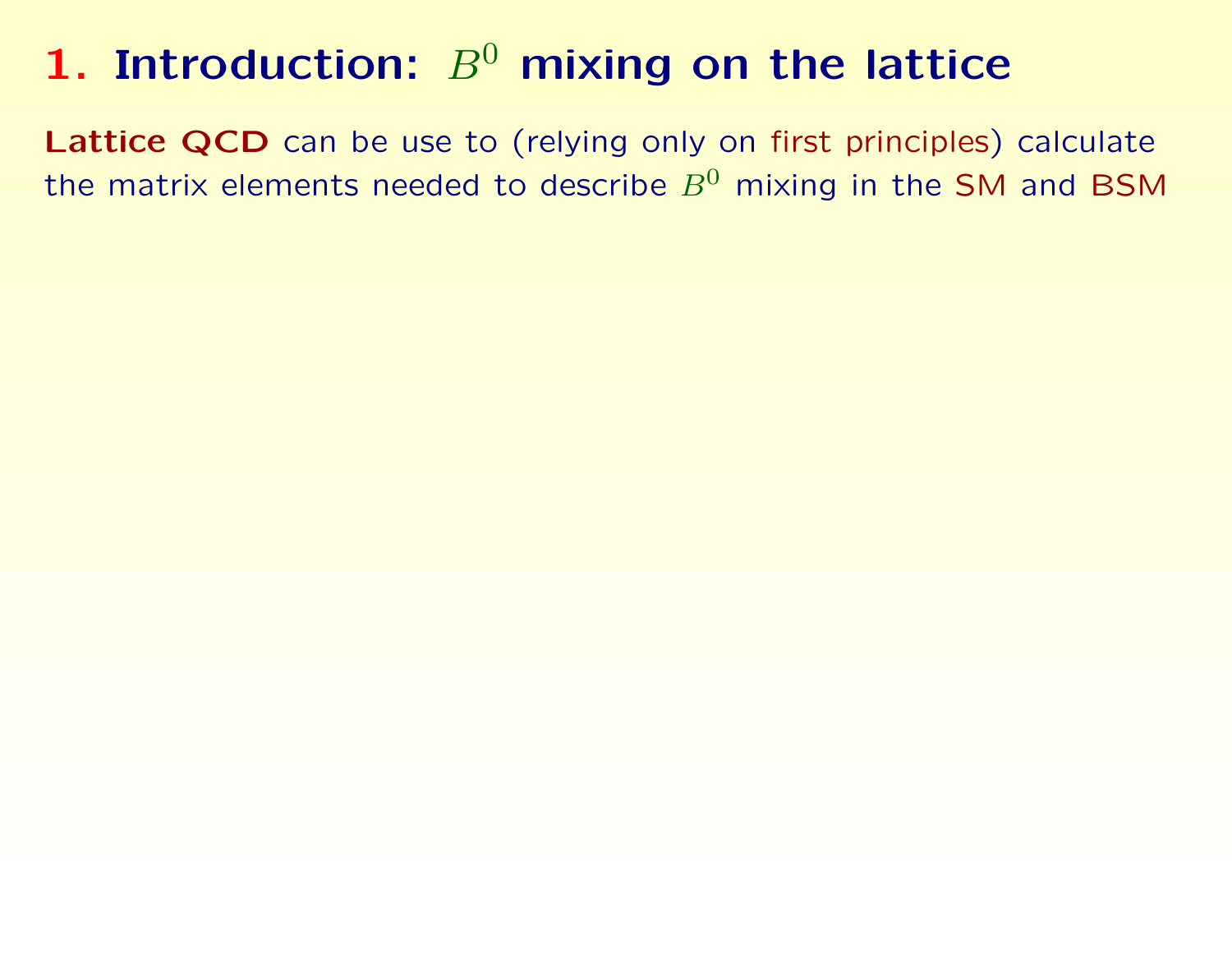Lattice QCD can be use to (relying only on first principles) calculate the matrix elements needed to describe  $B^0$  mixing in the SM and BSM

Goal: Precise calculations (∼ 5% error)

\* Control over systematic errors: including chiral extrapolation, discretization (continuum limit), renormalization, finite volume ...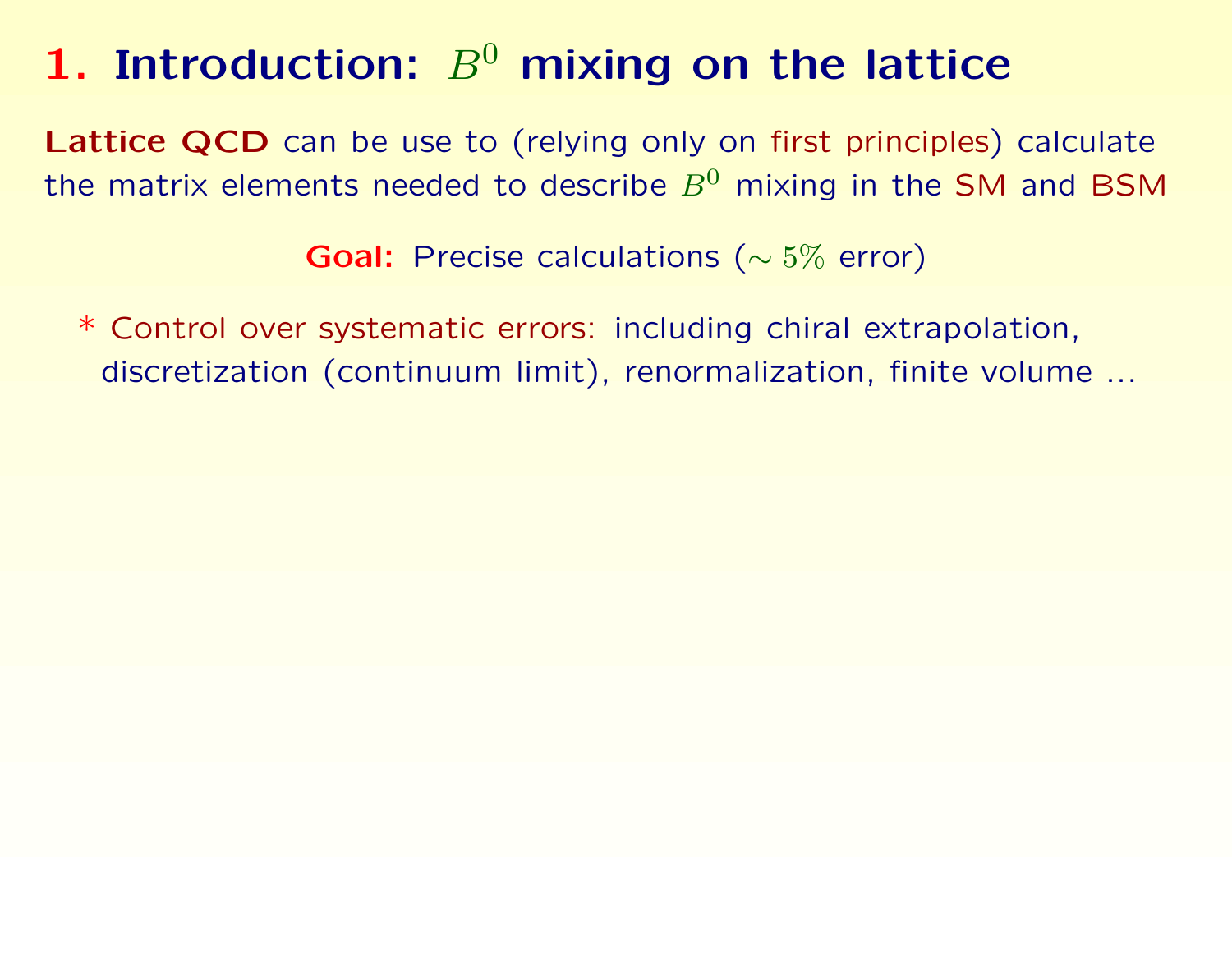Lattice QCD can be use to (relying only on first principles) calculate the matrix elements needed to describe  $B^0$  mixing in the SM and BSM

Goal: Precise calculations (∼ 5% error)

\* Control over systematic errors: including chiral extrapolation, discretization (continuum limit), renormalization, finite volume ...

 $#$  Unquenched calculations

- \* Quenching the strange quark could have an error as large as 5% and an error estimate is not possible without  $N_f = 2 + 1$  $\rightarrow$  want  $N_f = 2 + 1$
- \* Neglecting sea charm has effects  $\mathcal{O}(1\%)$  (can be estimated with HQET). Starting to need sea charm effects,  $N_f = 2 + 1 + 1$

ETMC, MILC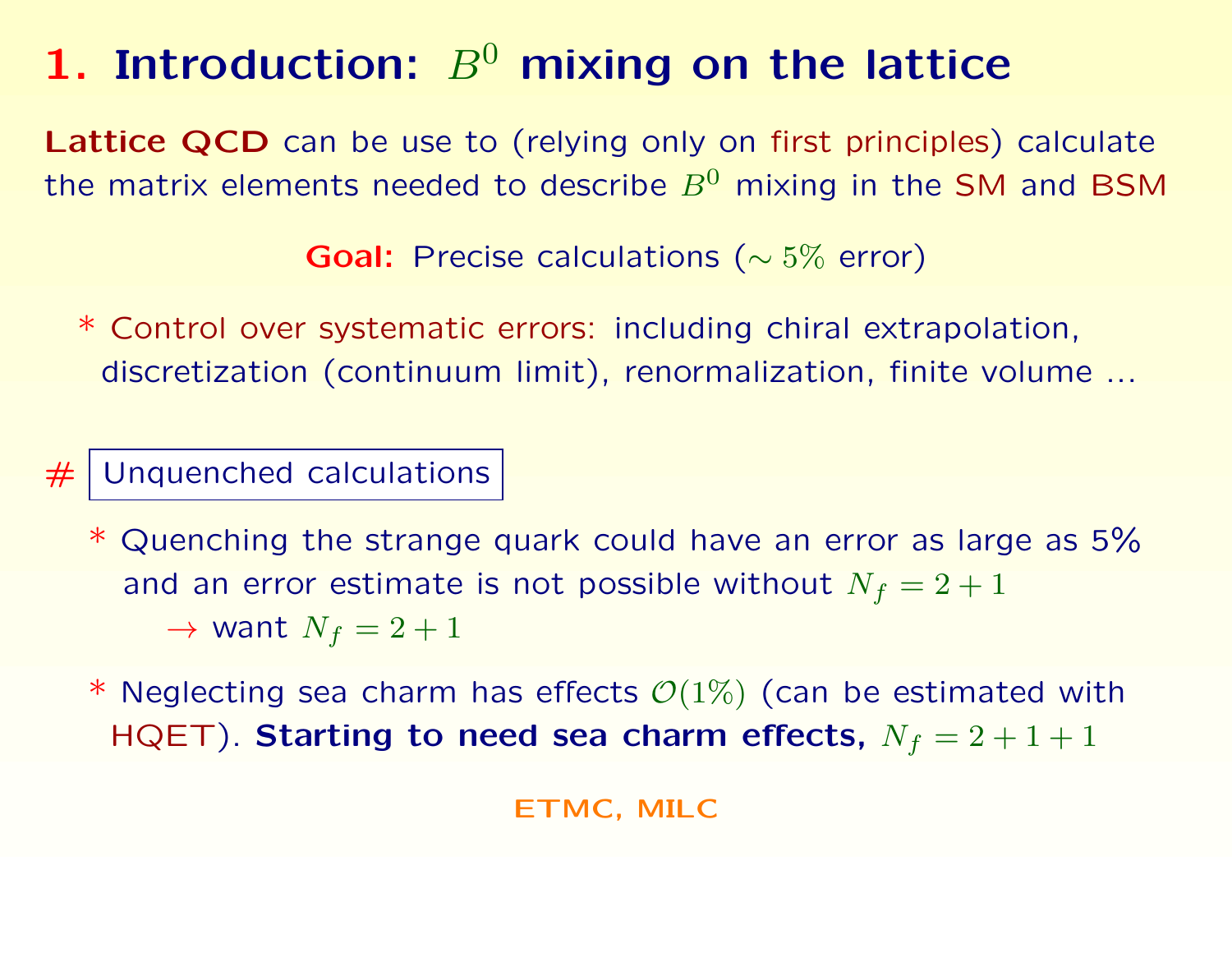### 1.2. Heavy quarks

# Problem is discretization errors  $(\simeq m_Qa, (m_Qa)^2, \cdots)$  if  $m_Qa$  is large.

\* Effective theories: Need to include multiple operators matched to full QCD (NRQCD,  $HQET, RHQ, static$ ). B-physics  $\sqrt{ }$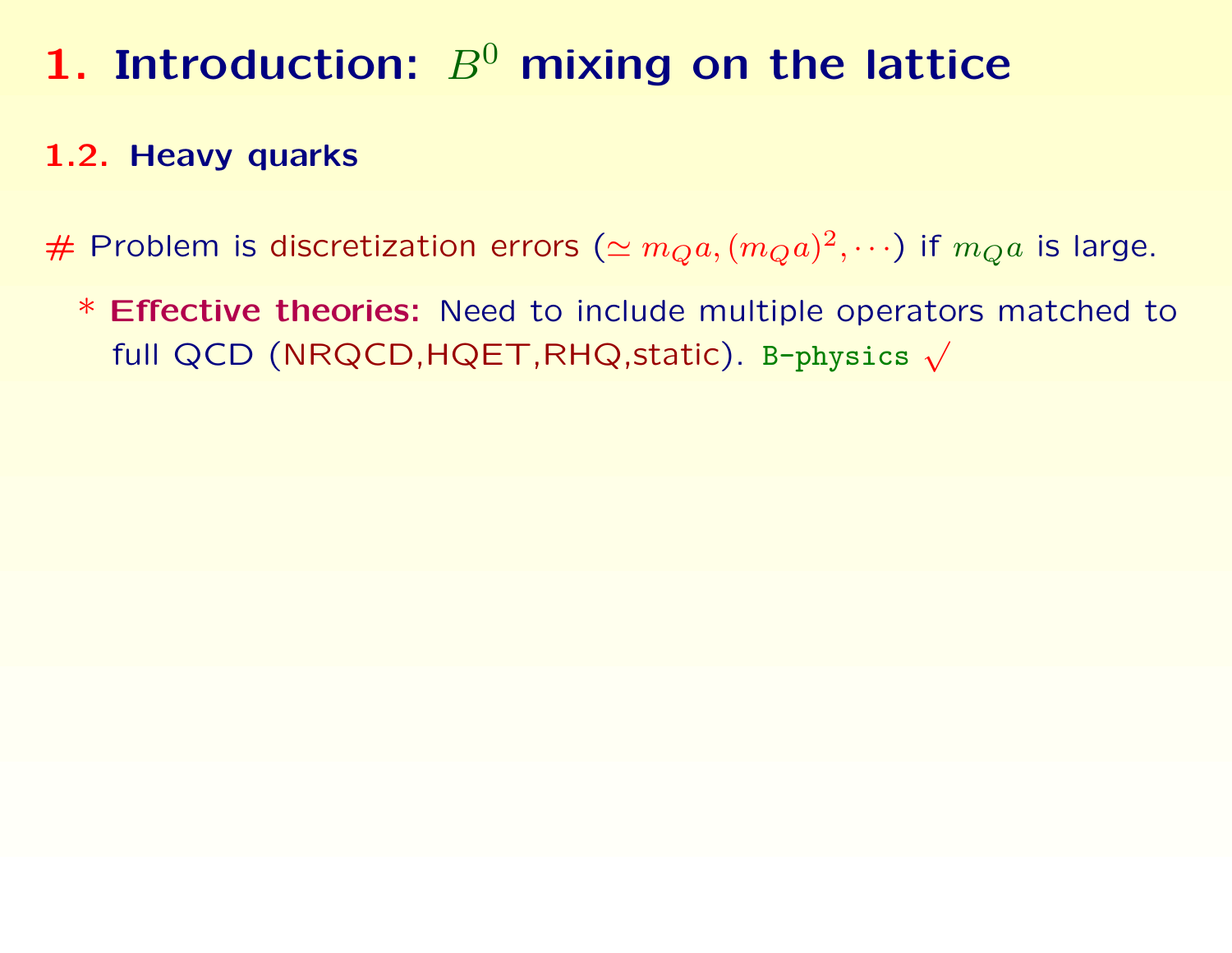### 1.2. Heavy quarks

# Problem is discretization errors  $(\simeq m_Qa, (m_Qa)^2, \cdots)$  if  $m_Qa$  is large.

- \* Effective theories: Need to include multiple operators matched to full QCD (NRQCD,HQET,RHQ,static). B-physics <sup>√</sup>
- \* Relativistic (improved) formulations:
	- \*\* Allow accurate results for charm (especially twisted mass, Hisq (Highly improved staggered quarks)).
	- $**$  Also for bottom: Results for  $m_h = m_c \cdots < m_b$  and extrapolation to  $m_b$  using HQET-based expresions (twisted mass, HISQ).
	- \*\* Advantages of having the same formulation for light and heavy: ratios light/heavy, PCAC for heavy-light, ... Also simpler tuning of masses.

One could get the same precision for  $D$  as for  $K$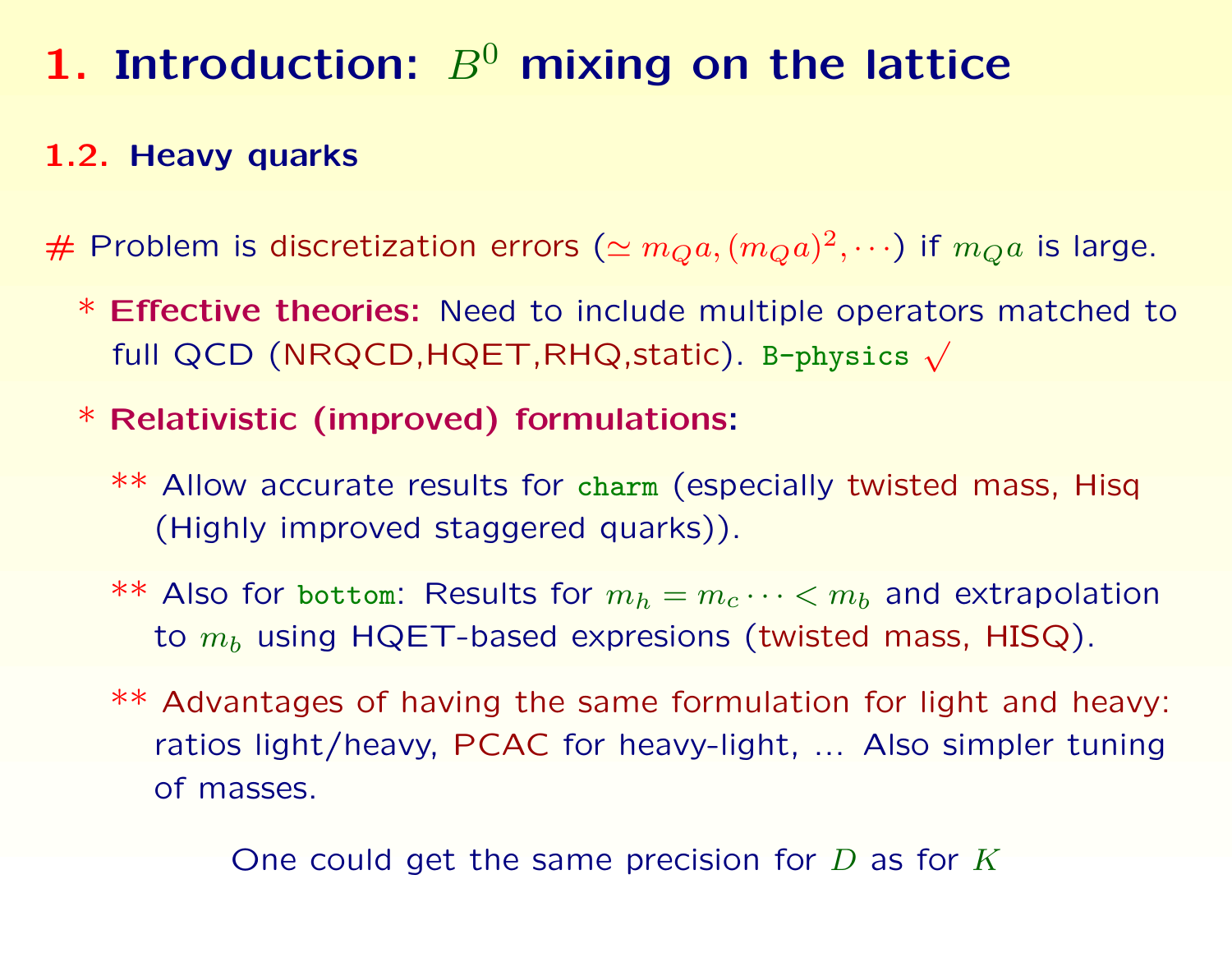## 2.  $B$  and  $B_s$  decay constants

- $#$  The measured value of  $Br(B \to \tau \nu)$  suffers from a tension with the SM at the  $2 - 3\sigma$  level Laiho,Lunghi, Van de Water, 1204.0791
- # Needed in theoretical predictions for processes potentially very sensitive to NP, for example,  $Br(B_q \to \mu^+ \mu^-)$ .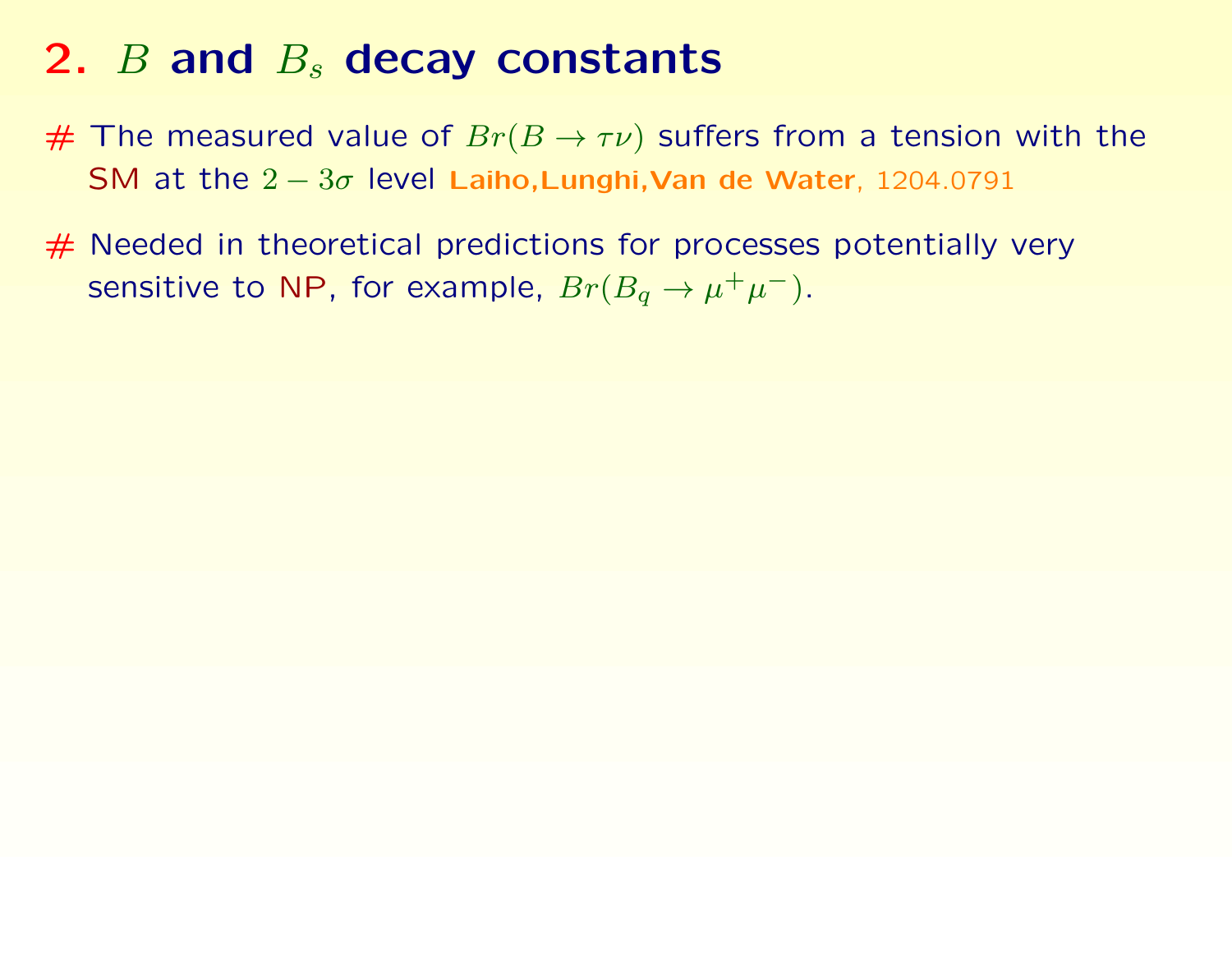# Simple matrix element  $\langle 0|\bar{q}\gamma_\mu\gamma_5 b|B_q(p)\rangle = i f_{B_q}p_\mu \to$  precise calculations

(caveat:  $am_b$  discr. errors)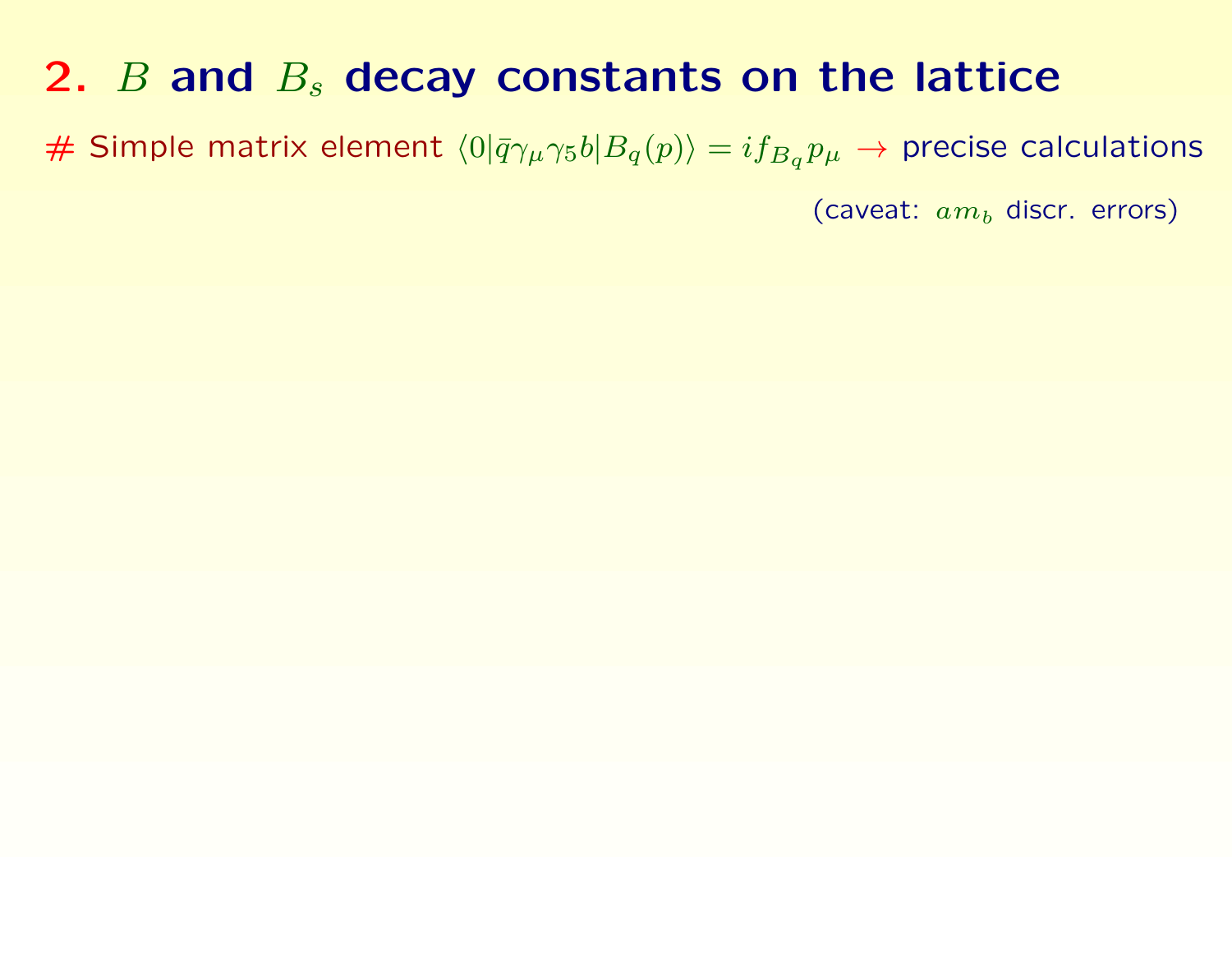# Simple matrix element  $\langle 0|\bar{q}\gamma_\mu\gamma_5 b|B_q(p)\rangle = i f_{B_q}p_\mu \to$  precise calculations

(caveat:  $am_b$  discr. errors)

 $N_f = 2 + 1$  determinations (all use MILC configurations)

| Collaboration       | FNAL/MILC 2011 | <b>HPQCD 2011</b> | <b>HPQCD 2012</b> |
|---------------------|----------------|-------------------|-------------------|
|                     | old data       | relativistic      | non-relativistic  |
| <b>Light Action</b> | asgtad         | <b>HISQ</b>       | <b>HISQ</b>       |
| (staggered)         |                |                   |                   |
| <b>Heavy Action</b> | Fermilab       | <b>HISQ</b>       | <b>NRQCD</b>      |
| Error               | $\sim 4.5\%$   | $\sim 2\%$        | $\sim 4.5\%$      |

FNAL/MILC old data:  $a = 0.12, 0.09$  fm,  $\sim 500 - 800$  config.

\* HPQCD relativistic: Using relativistic actions reduce the error by half. \*\* Cross-checks:  $m_b^{MS},\; m_{B_s} - m_{\eta_b}/2$ 

 $**$  First empirical evidence for  $1/$ √  $\overline{m_{B_s}}$  depende predicted by HQET.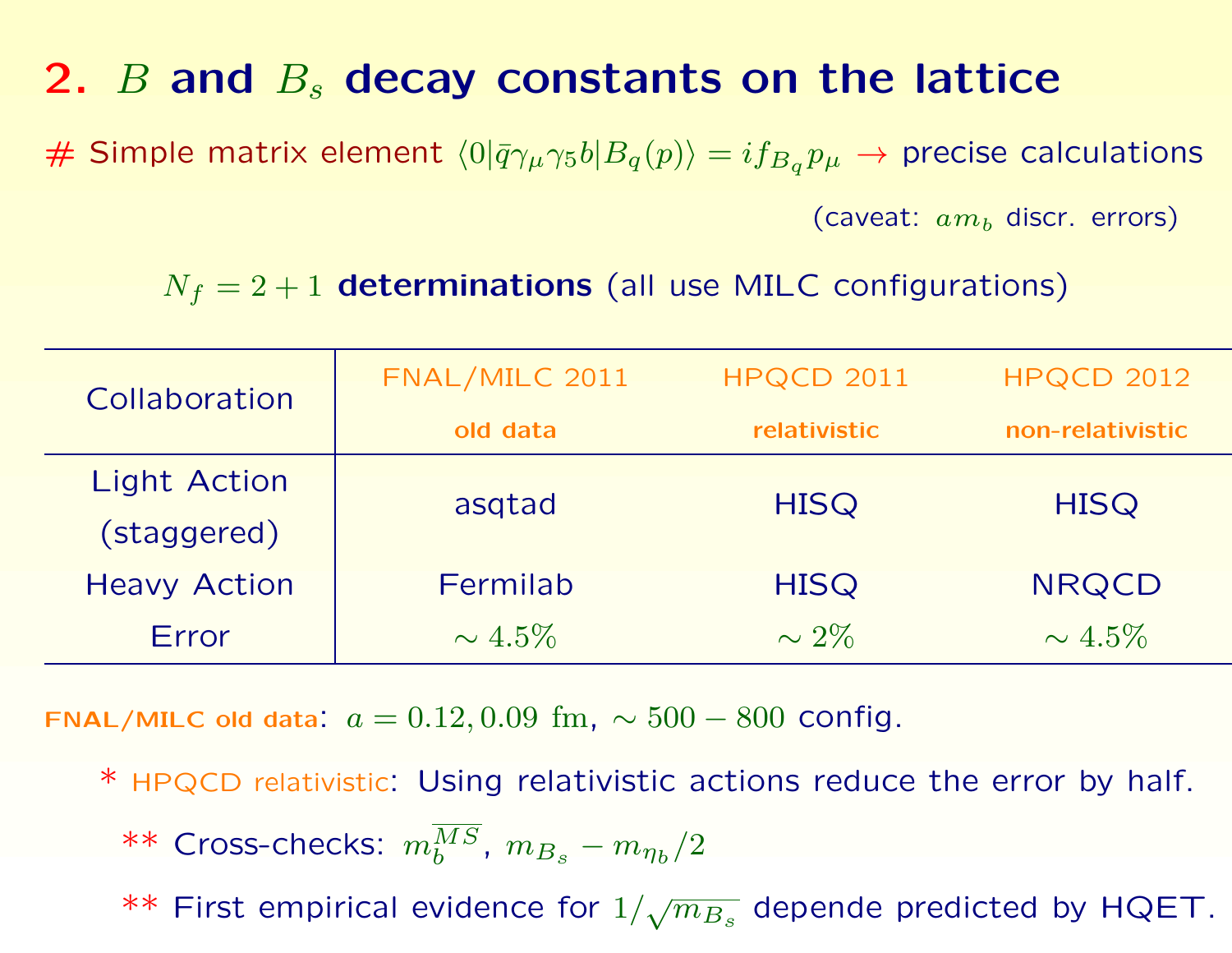Direct comparison of experiment with  $f_B^{lat}$  difficult because we need  $|V_{ub}|$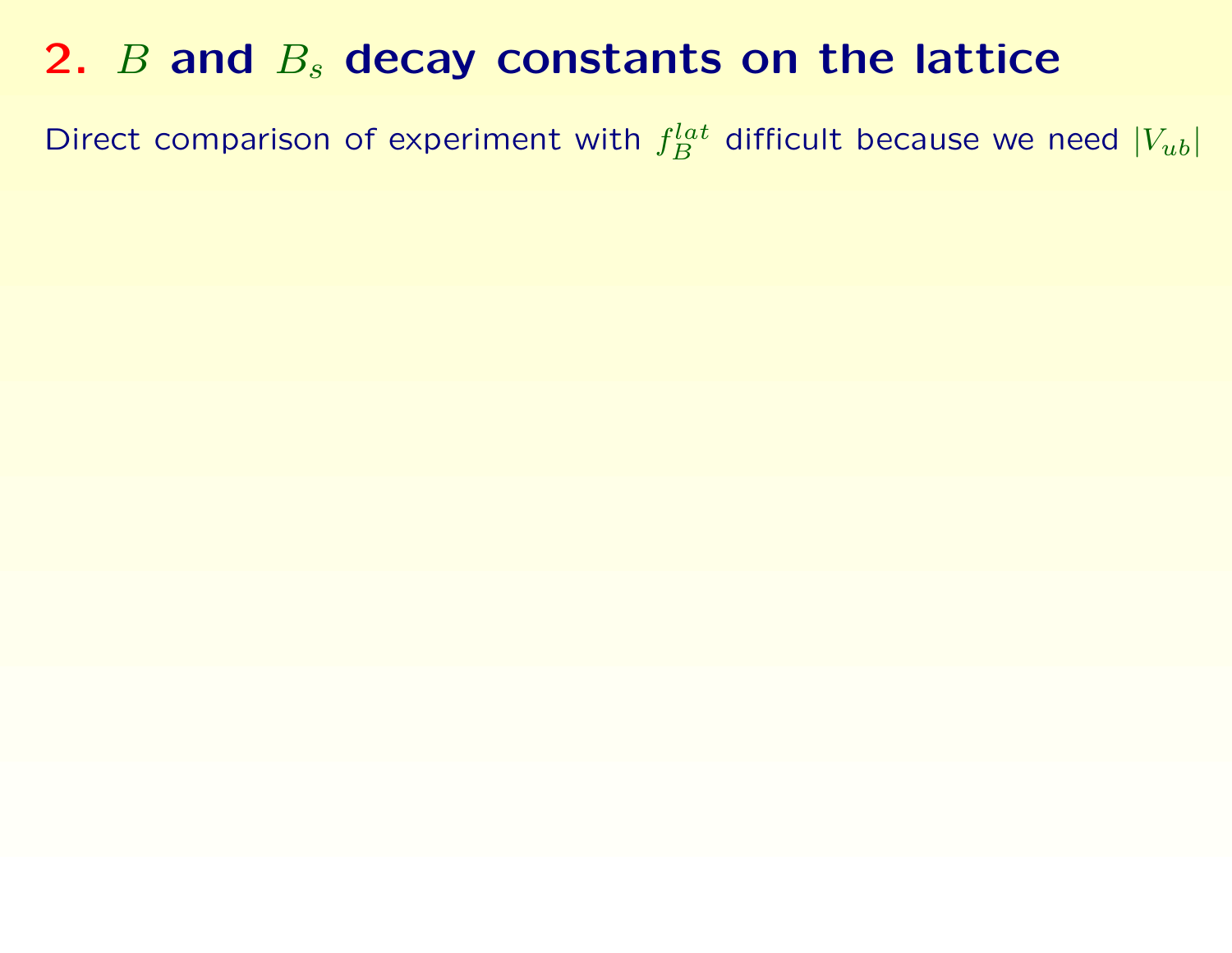Direct comparison of experiment with  $f_B^{lat}$  difficult because we need  $|V_{ub}|$ 



 $f_{B}^{\rm LLV}$  $B = (190.6 \pm 4.7) \; MeV$  f LLV  $\mathcal{E}_{B_s}^{\text{LLV}} = (227.6 \pm 5.0) \; MeV$ 

Exper. average Rosner and Stone, 1201.2401:  $Br(B \to \tau \nu) = (1.68 \pm 0.31) \cdot 10^{-4}$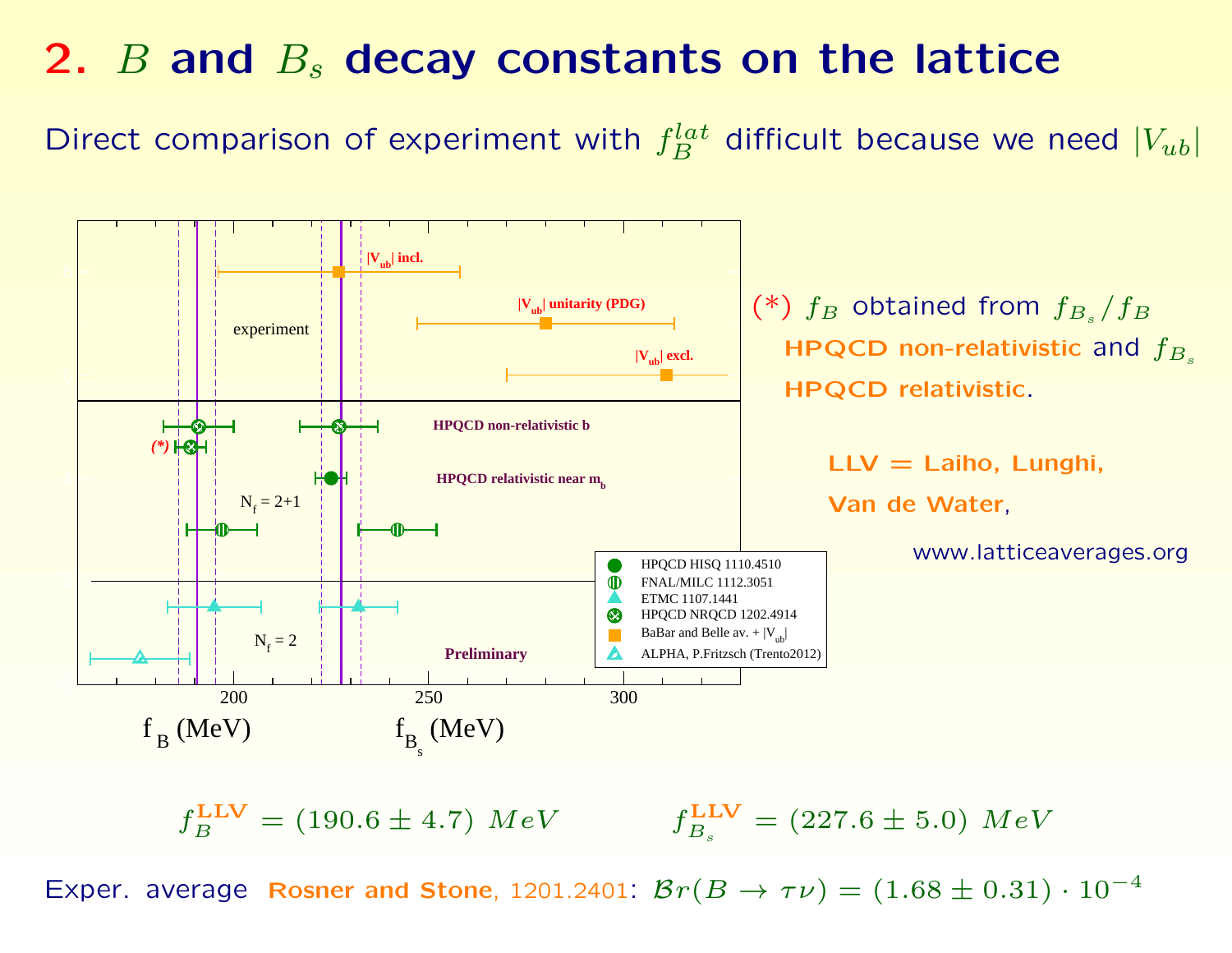# From HPQCD, 1202.4914 (NRQCD), FNAL/MILC, 1107.1441, and RBC/UKQCD, 1001.2023, the average of the ratio of decay const. is Laiho, Lunghi, Van de Water

$$
f_{B_s}/f_{B_d}=1.201\pm 0.017
$$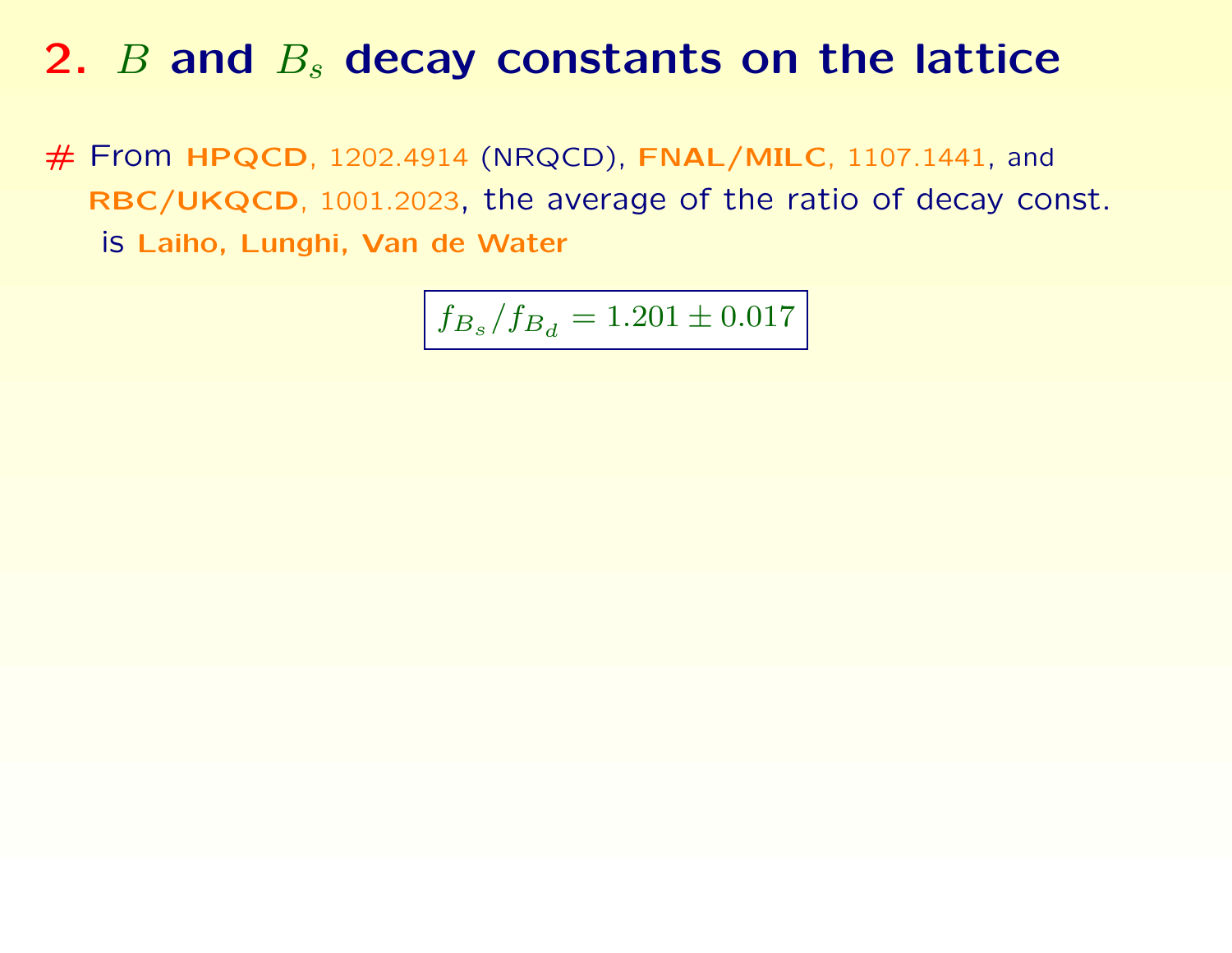# From HPQCD, 1202.4914 (NRQCD), FNAL/MILC, 1107.1441, and RBC/UKQCD, 1001.2023, the average of the ratio of decay const. is Laiho, Lunghi, Van de Water

$$
f_{B_s}/f_{B_d}=1.201\pm 0.017
$$

 $#$  Preliminary results from R. Dowdall et al [HPQCD]



- \* Radiatively improved NRQCD  $+$  HISQ.
- \* Data at the physical quark masses.
- \*  $N_f = 2 + 1 + 1$ , including charm quarks on the sea.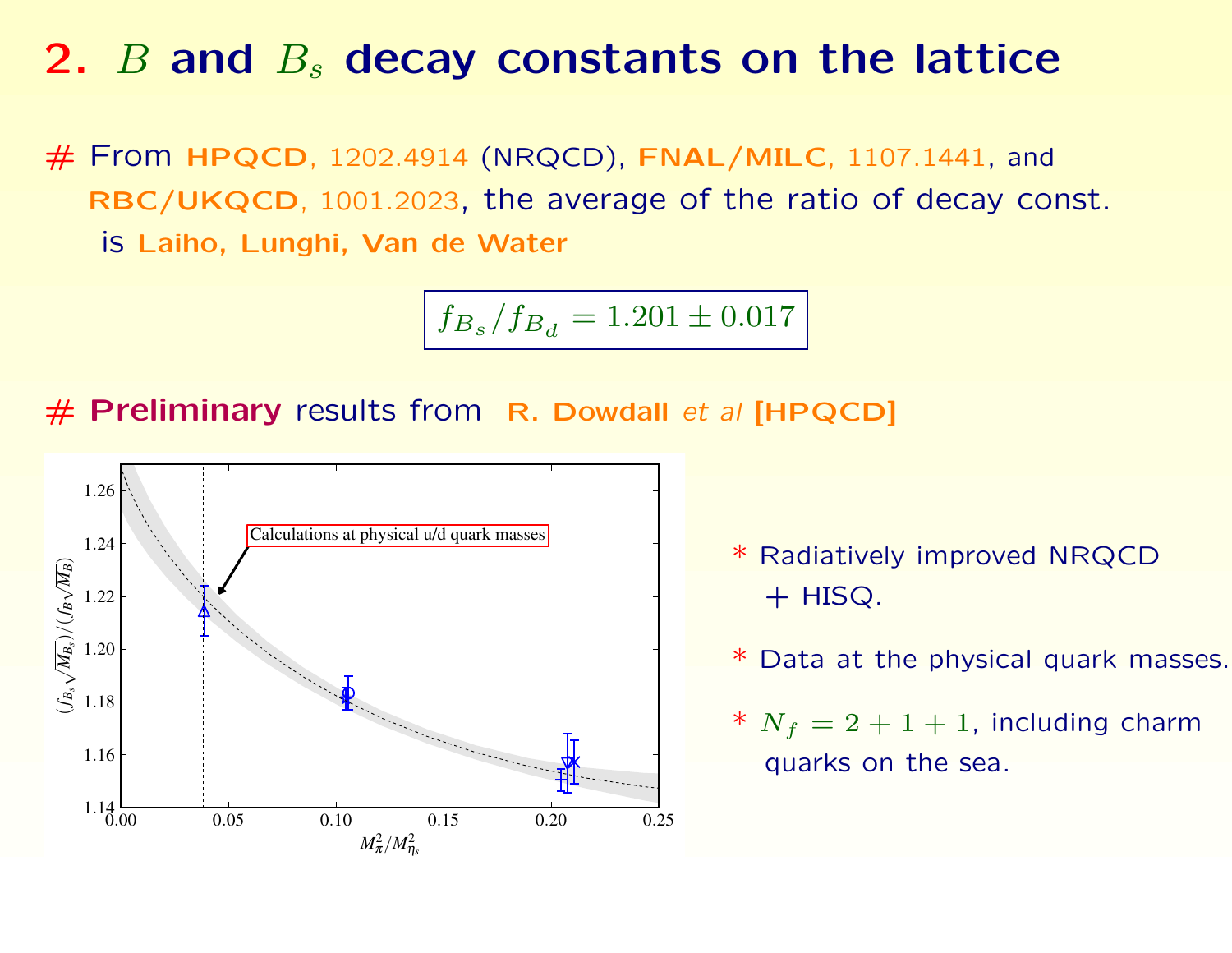$#$  In progress:

**ALPHA**  $(N_f = 2$ , improv. Wilson+HQET);

RBC/UKQCD  $(N_f = 2 + 1,$  domain wall+RHQ);

FNAL/MILC new data  $(N_f = 2 + 1,$  staggered+Fermilab):  $a = 0.12, 0.09, 0, 06, 0, 045$  fm, $\sim 1000 - 2000$  configurations, improved techniques/analysis ...

 $HPQCD$   $(N_f = 2 + 1 + 1$ , staggered+NRQCD)

**ETMC** ( $N_f = 2 + 1 + 1$ , twisted mass)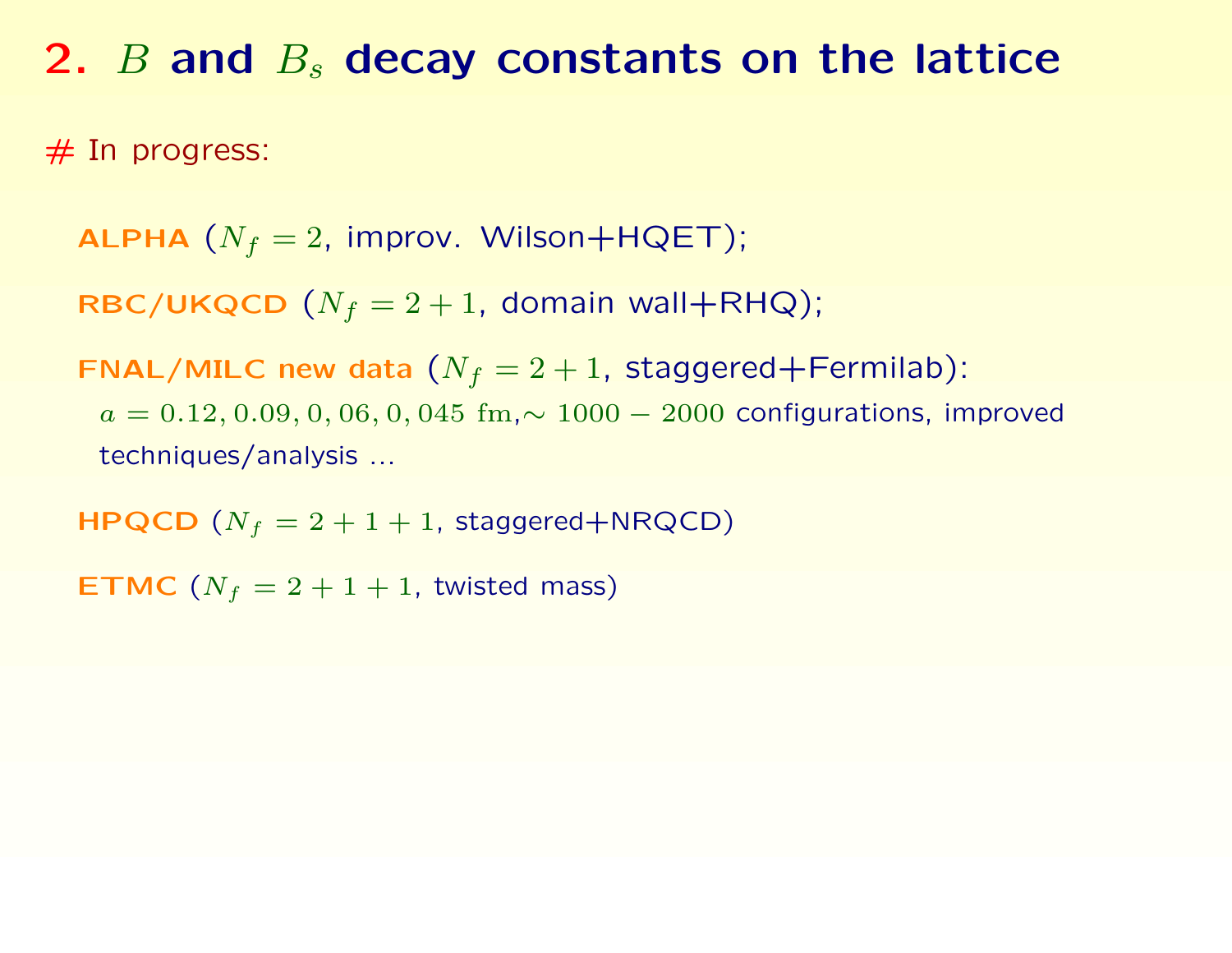# 3.  $B^0$  mixing:  $N_f = 2 + 1$  lattice calculations

#### COMPLETE CALCULATIONS

- $HPQCD$ : E. Gámiz et al., Phys.Rev.D80:014503 (2009)
	- \* Configurations: MILC staggered.
	- \* Light quarks: Improved staggered (Asqtad)
	- \* Heavy quarks: NRQCD
- FNAL/MILC old data: A. Bazavov et al., Phys.Rev.D86:034503 (2012)
	- \* Configurations: MILC staggered.
	- \* Light quarks: Improved staggered (Asqtad)
	- \* Heavy quarks: Fermilab  $\rightarrow$  it can also be used for c quarks.
- RBC/UKQCD: C. Albertus Phys.Rev.D82:014505 (2010) exploratory
	- \* Configurations: RBC/UKQCD domain wall.
	- \* Light quarks: Domain wall.
	- \* Heavy quarks: Static.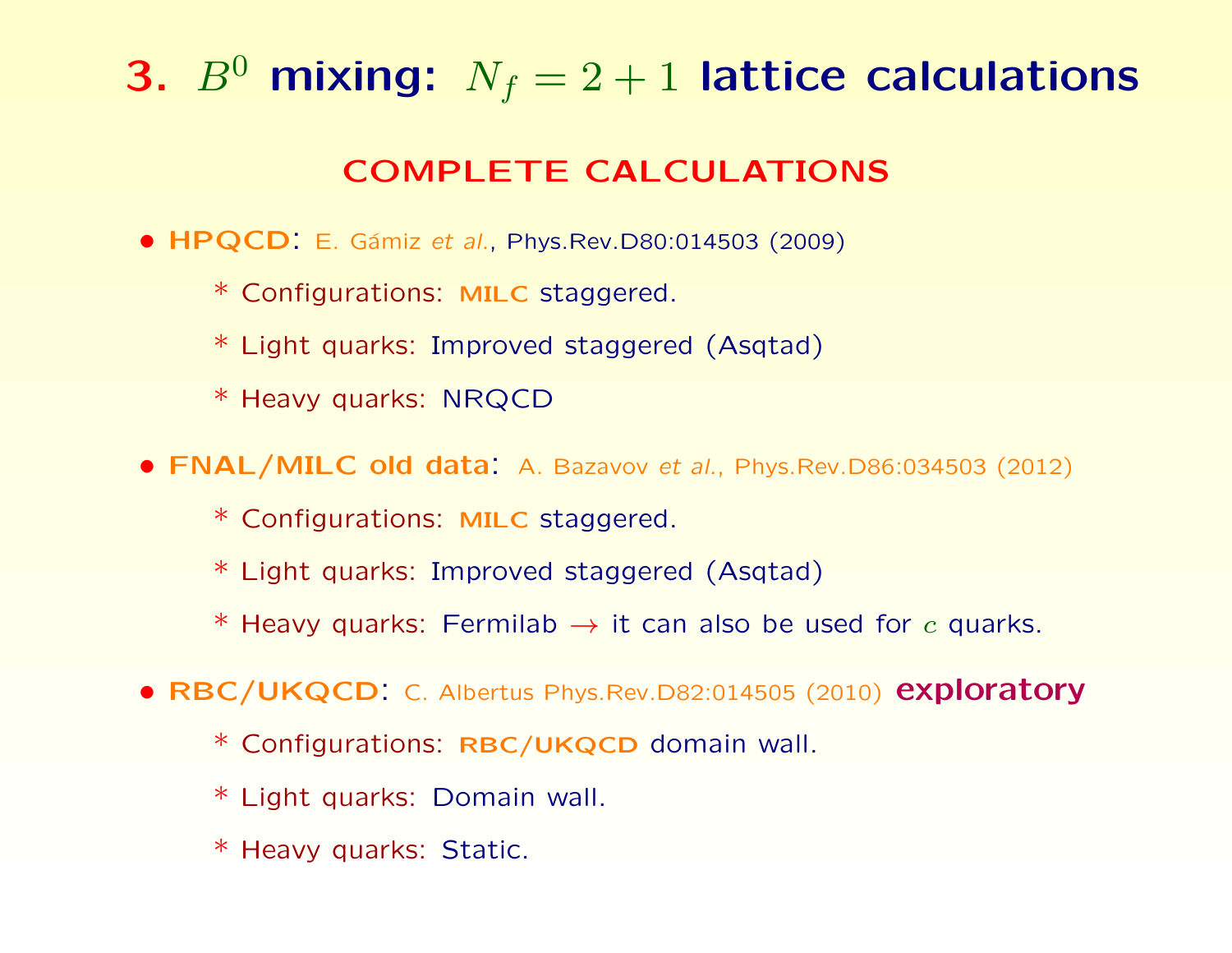# 3.  $B^0$  mixing:  $N_f = 2 + 1$  lattice calculations

#### ON-GOING CALCULATIONS

• FNAL/MILC new data: Same strategy, actions, and configurations as before but:

higher statistics, more ensembles, smaller lattice spacing, smaller light-quark mass, full  $\Delta B = 2$  basis, bag parameters ...

• ETMC:

\* Configurations: ETMC twisted mass  $(N_f = 2, N_f = 2 + 1 + 1)$ .

\* Light quarks: twisted mass.

\* Heavy quarks: twisted mass.

• RBC/UKQCD:

\* Configurations: RBC/UKQCD domain wall.

\* Light quarks: Domain wall.

\* Heavy quarks: RHQ.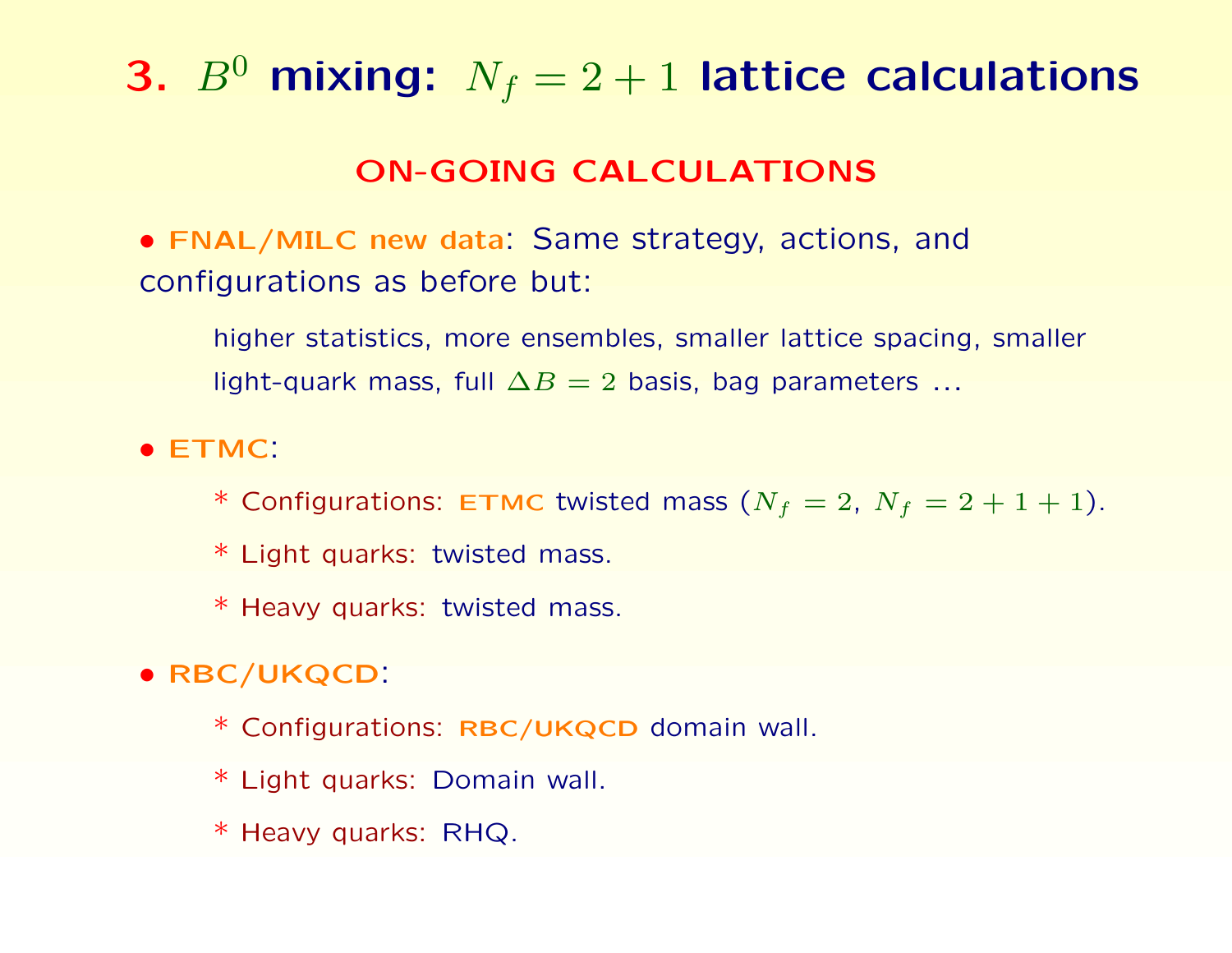# 3.  $B^0$  mixing:  $N_f = 2 + 1$  lattice calculations

#### # Need 3-point and 2-point correlators



$$
C^{(4f)}(t_1, t_2) = \sum_{\vec{x}_1, \vec{x}_2} \langle 0 | \Phi_{\bar{B}_q}(\vec{x}_1, t_1) [\hat{Q}_i^q] (0) \Phi_{\bar{B}_q}^{\dagger}(\vec{x}_2, -t_2) | 0 \rangle
$$

$$
C^{(B)}(t) = \sum_{\vec{x}} \langle 0 | \Phi_{\bar{B}_q}(\vec{x}, t) \Phi_{\bar{B}_q}^{\dagger}(\vec{0}, 0) | 0 \rangle
$$

•  $\Phi_{\bar{B_q}}(\vec{x},t)=\bar{b}(\vec{x},t)\gamma_5 q(\vec{x},t)$  is an interpolating operator for the  $B^0_q$  meson.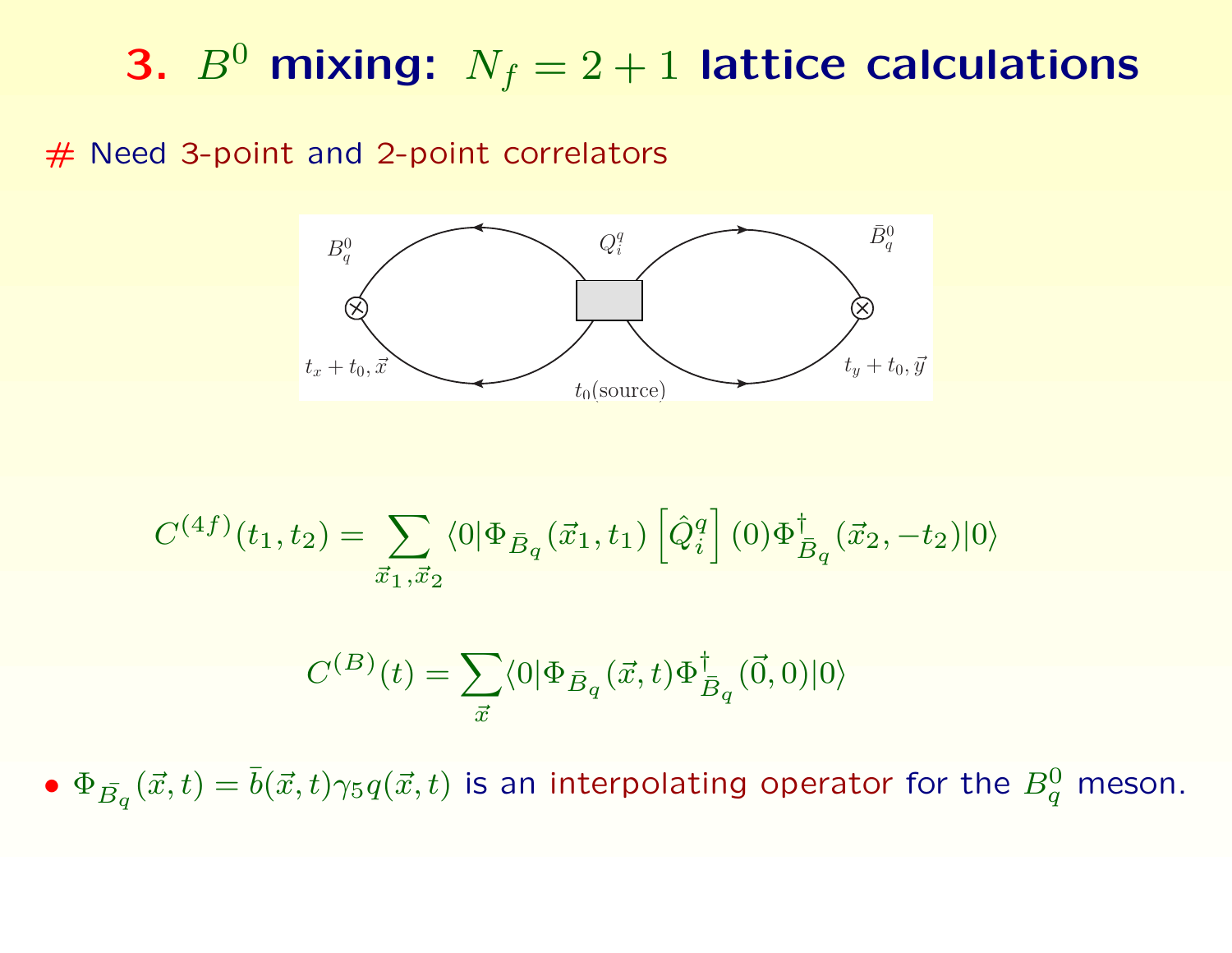$\#$  Two results for  $\sqrt{f_B \hat{B}_B}$  using MILC  $N_f = 2 + 1$  but different description of heavy quarks (FNAL/MILC 2011 new data is preliminary).

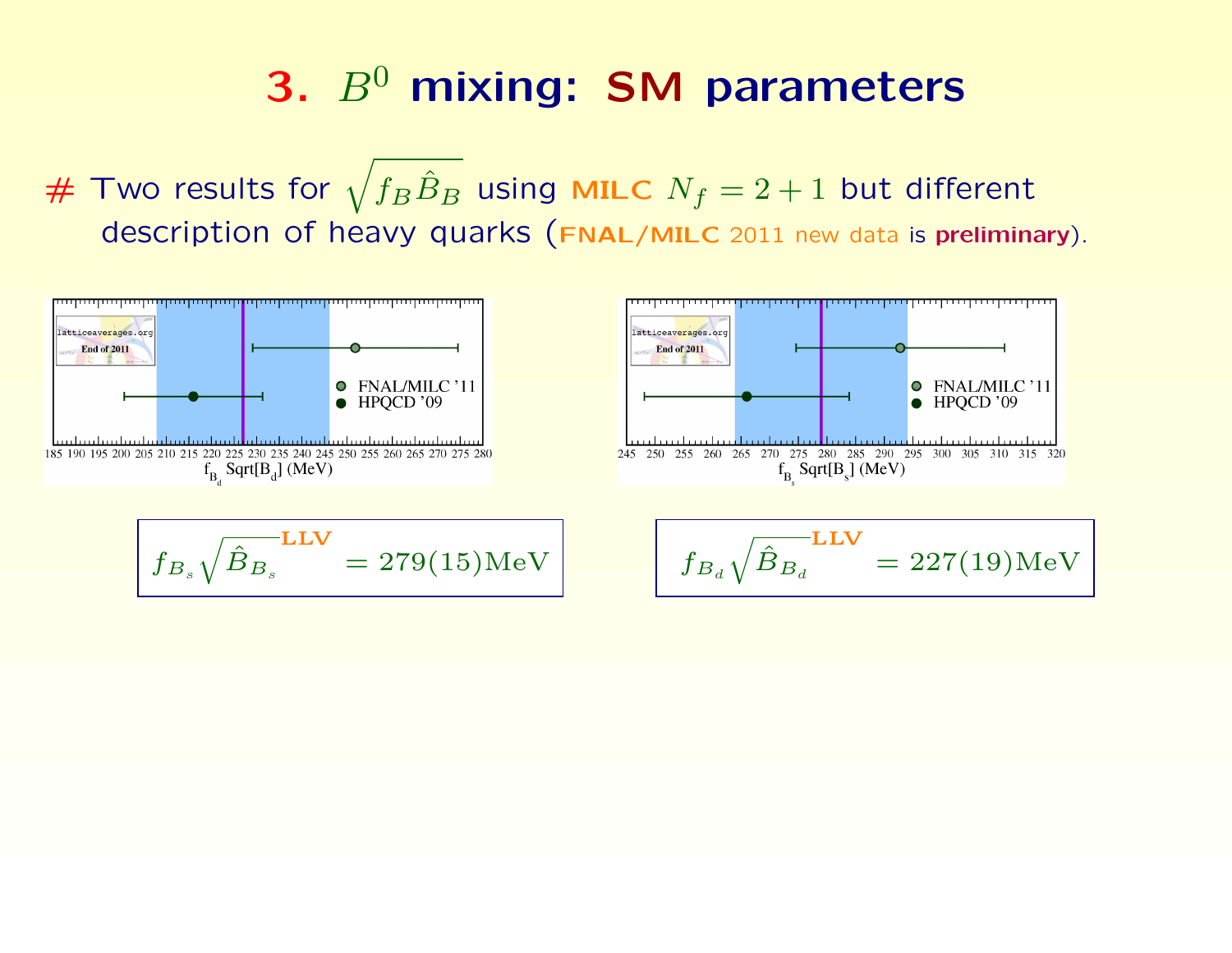$\#$  Two results for  $\sqrt{f_B \hat{B}_B}$  using MILC  $N_f = 2 + 1$  but different description of heavy quarks (FNAL/MILC 2011 new data is preliminary).



ξ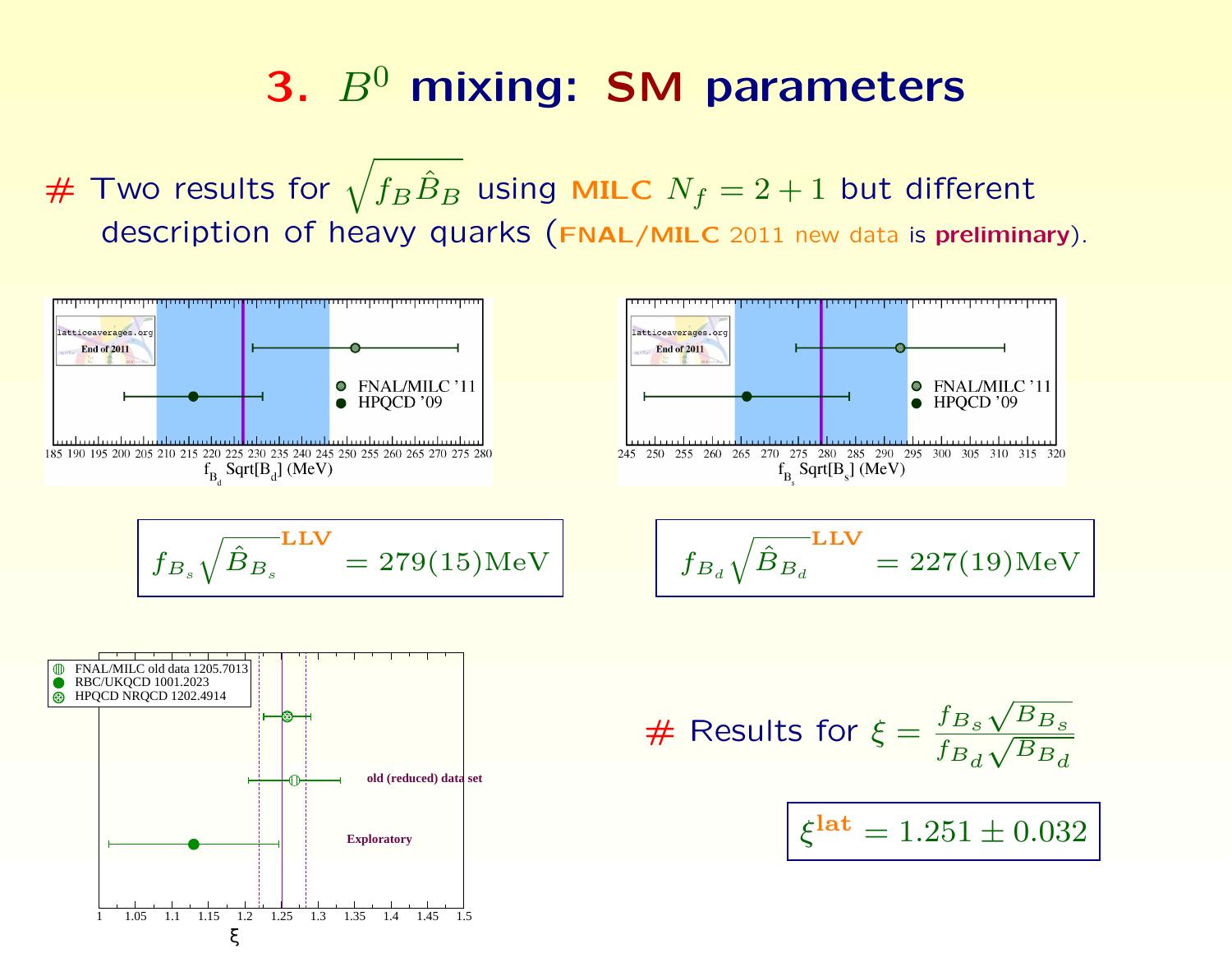#### Bag parameters

 $#$  HPQCD 2009

$$
\hat{B}_{B_s} = 1.33(6) \qquad \hat{B}_{B_d} = 1.26(11) \qquad \boxed{B_{B_s}/B_s}
$$

# Also, from **FNAL/MILC** old data: 
$$
\frac{B_{B_s}}{B_{B_d}} = 1.06(11)
$$

 $/B_{B_{d}}=1.05(7)$ 

\* These two calculations are not optimized to get bag parameters, except for  $\hat{B}_{B_s}$  (no correlations between matrix elements and decay constants, not direct extrapolations ...)

 $\rightarrow$  significant improvement is possible.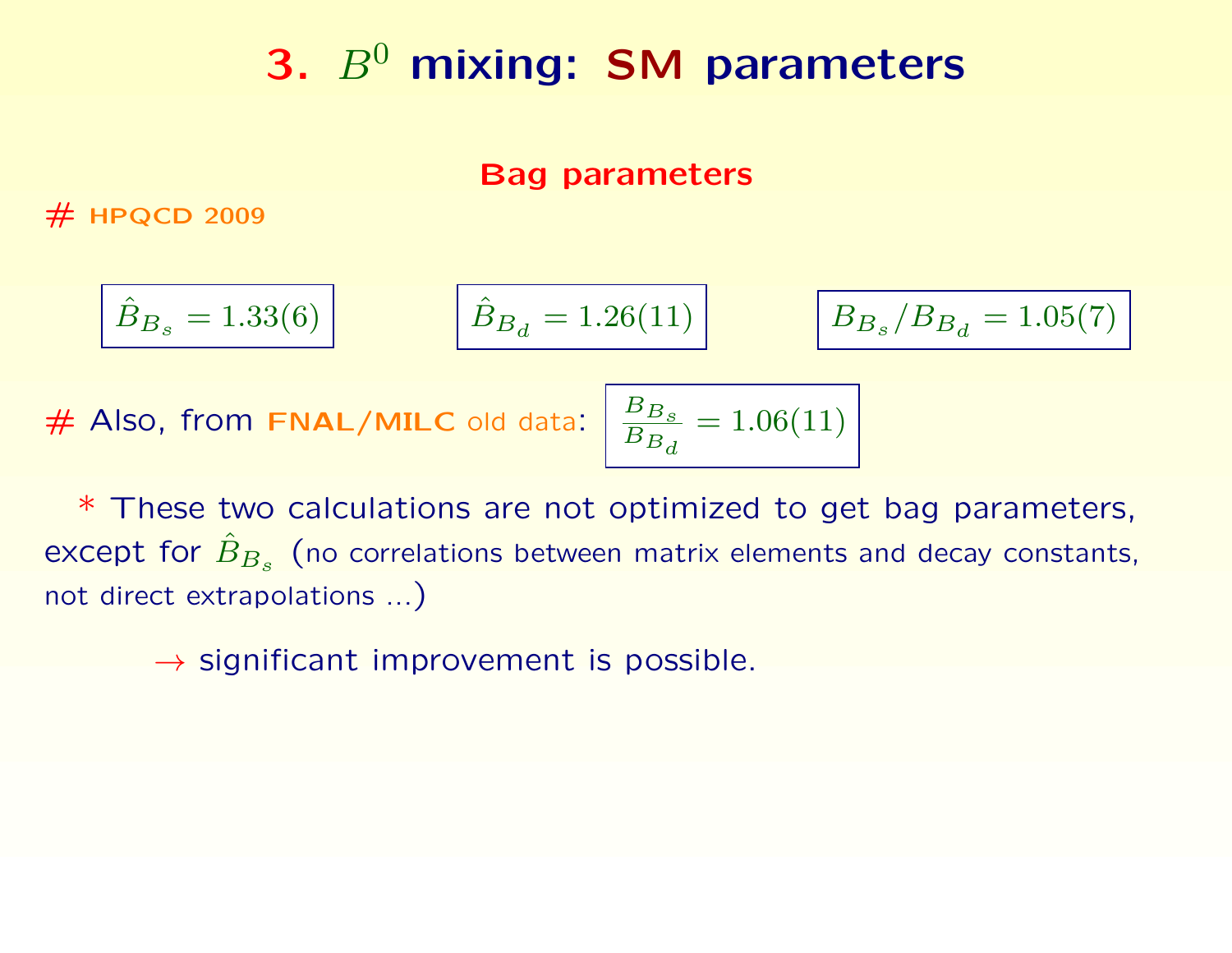#### Bag parameters

 $#$  HPQCD 2009

$$
\hat{B}_{B_s} = 1.33(6) \qquad \hat{B}_{B_d} = 1.26(11) \qquad \boxed{B_{B_s}}
$$

$$
B_{B_s}/B_{B_d}=1.05(7)
$$

# Also, from FNAL/MILC old data:  $\left| \frac{B_{B_s}}{B_s} \right|$  $B_{B_d}$  $= 1.06(11)$ 

\* These two calculations are not optimized to get bag parameters, except for  $\hat{B}_{B_s}$  (no correlations between matrix elements and decay constants, not direct extrapolations ...)

 $\rightarrow$  significant improvement is possible.

 $#$  Bag parameters: ETMC, Lattice 2012  $N_f = 2$ 

$$
\left. \frac{B_{B_s}}{B_{B_d}} \right|_{\text{LO matching}} = 1.023(18)(?) \qquad \text{Preliminary}
$$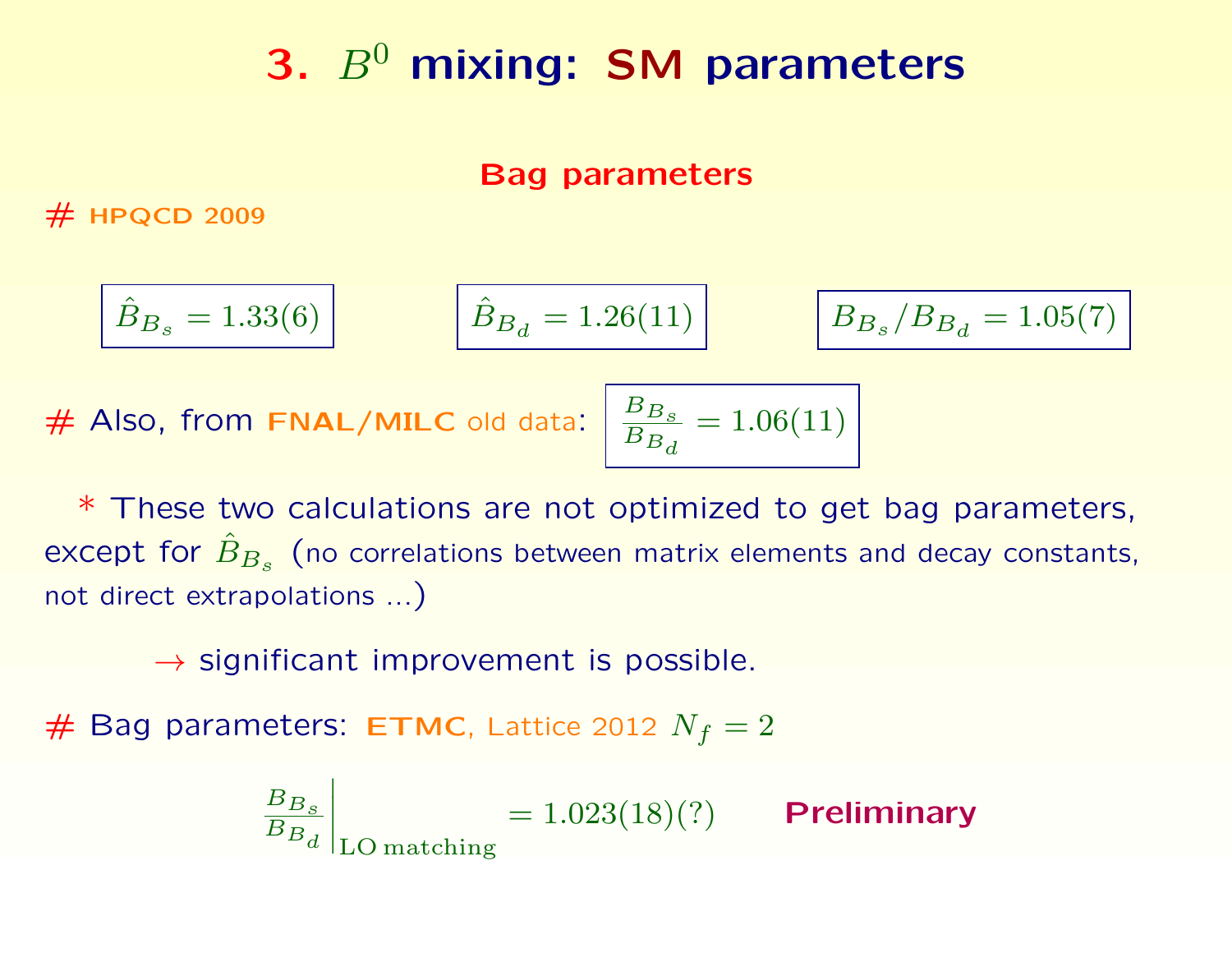## 3.  $B^0$  mixing: BSM

 $#$  SM predictions  $+$  BSM contributions  $=$  experiment

- → constraints on BSM building Dobrescu and Krnjaic, 1104.2893; Altmannshofer and Carena, 1110.0843; Buras and Girrbach, 1201.1302 ...
- \* Need matrix elements of all the operators in  $\mathcal{H}^{\Delta B=2}_{eff}$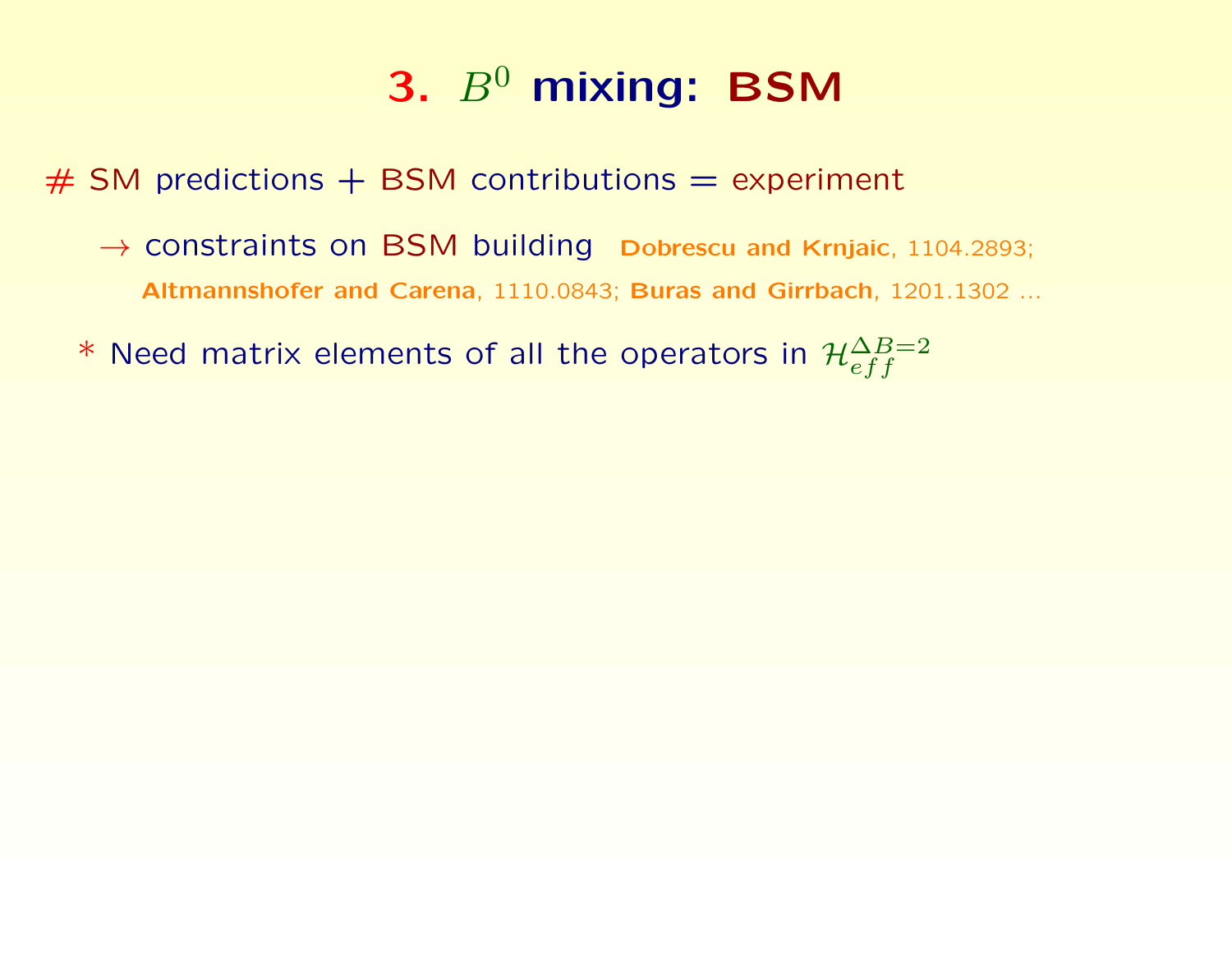# 3.  $B^0$  mixing: BSM

 $#$  SM predictions  $+$  BSM contributions  $=$  experiment

- $\rightarrow$  constraints on BSM building Dobrescu and Krnjaic, 1104.2893; Altmannshofer and Carena, 1110.0843; Buras and Girrbach, 1201.1302 ...
- \* Need matrix elements of all the operators in  $\mathcal{H}^{\Delta B=2}_{eff}$

#### FNAL/MILC, Lattice 2011 Preliminary

|                           | $B^0_d$      |            | $B_{s}^{0}$  |            |
|---------------------------|--------------|------------|--------------|------------|
| $[GeV^2]$                 | <b>BBGLN</b> | <b>BJU</b> | <b>BBGLN</b> | <b>BJU</b> |
| $f_{B_q}^2B_{B_q}^{(1)}$  |              | 0.0411(75) |              | 0.0559(68) |
| $f_{B_q}^2 B_{B_q}^{(2)}$ | 0.0574(92)   | 0.0538(87) | 0.086(11)    | 0.080(10)  |
| $f_{B_q}^2 B_{B_q}^{(3)}$ | 0.058(11)    | 0.058(11)  | 0.084(13)    | 0.084(13)  |
| $f_{B_q}^2 B_{B_q}^{(4)}$ |              | 0.093(10)  |              | 0.135(15)  |
| $f_{B_q}^2 B_{B_q}^{(5)}$ |              | 0.127(15)  |              | 0.178(20)  |

\* Errors in 
$$
f_{B_q} \sqrt{B_{B_q}}
$$
: 6-9%

 $*$  Errors for all  $f_{B_q^i}$  $\sqrt{B^i_{B_q}}$ : 5-9%

Errors should decrease when including smaller  $a$  and more ensembles

> \*  $\langle Q_1 \rangle$ ,  $\langle Q_3 \rangle$ ,  $\langle R_0 \rangle$  will allow new prediction for  $\Delta\Gamma_s$ .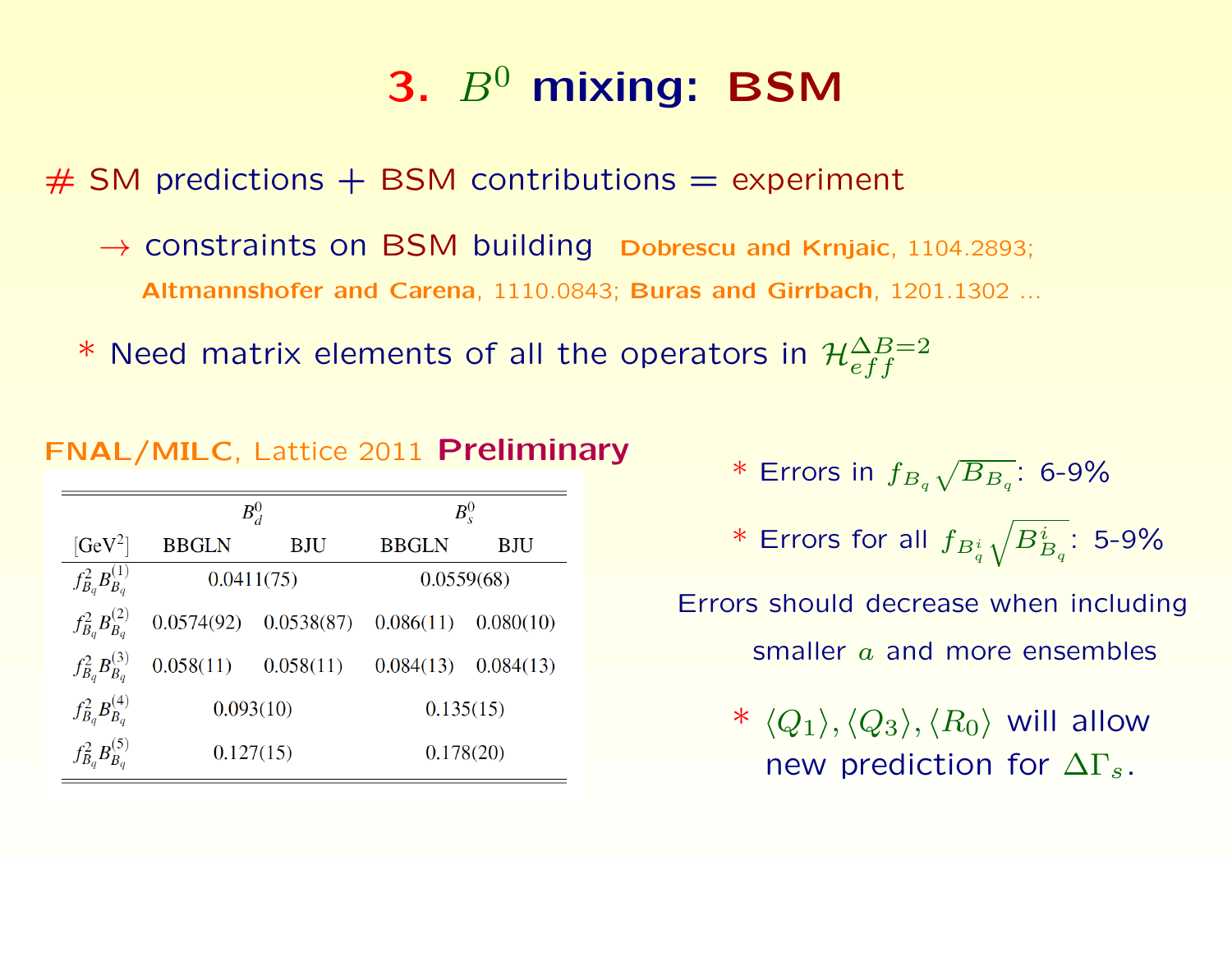# 3.  $B^0$  mixing: BSM

 $#$  SM predictions  $+$  BSM contributions  $=$  experiment

- $\rightarrow$  constraints on BSM building Dobrescu and Krnjaic, 1104.2893; Altmannshofer and Carena, 1110.0843; Buras and Girrbach, 1201.1302 ...
- \* Need matrix elements of all the operators in  $\mathcal{H}^{\Delta B=2}_{eff}$

#### FNAL/MILC, Lattice 2011 Preliminary

|                           | $B^0_d$      |            | $B_s^0$      |            |
|---------------------------|--------------|------------|--------------|------------|
| $[GeV^2]$                 | <b>BBGLN</b> | <b>BJU</b> | <b>BBGLN</b> | <b>BJU</b> |
| $f_{B_q}^2B_{B_q}^{(1)}$  | 0.0411(75)   |            |              | 0.0559(68) |
| $f_{B_q}^2 B_{B_q}^{(2)}$ | 0.0574(92)   | 0.0538(87) | 0.086(11)    | 0.080(10)  |
| $f_{B_q}^2 B_{B_q}^{(3)}$ | 0.058(11)    | 0.058(11)  | 0.084(13)    | 0.084(13)  |
| $f_{B_q}^2 B_{B_q}^{(4)}$ |              | 0.093(10)  |              | 0.135(15)  |
| $f_{B_q}^2 B_{B_q}^{(5)}$ |              | 0.127(15)  |              | 0.178(20)  |

\* Errors in 
$$
f_{B_q} \sqrt{B_{B_q}}
$$
: 6-9%

 $*$  Errors for all  $f_{B_q^i}$  $\sqrt{B^i_{B_q}}$ : 5-9%

Errors should decrease when including smaller a and more ensembles

\*  $\langle Q_1 \rangle$ ,  $\langle Q_3 \rangle$ ,  $\langle R_0 \rangle$  will allow new prediction for  $\Delta\Gamma_s$ .

 $#$  Target: Matrix elements, bag parameters,  $\xi, \frac{\langle Q_3 \rangle}{\langle Q_4 \rangle}$  $\langle Q_1 \rangle$ ,  $\langle R_0 \rangle$  $\langle Q_1 \rangle$ ,  $\langle R_0 \rangle \equiv \langle Q_2 \rangle + \langle Q_3 \rangle + 1/2\langle Q_1 \rangle$ , · · ·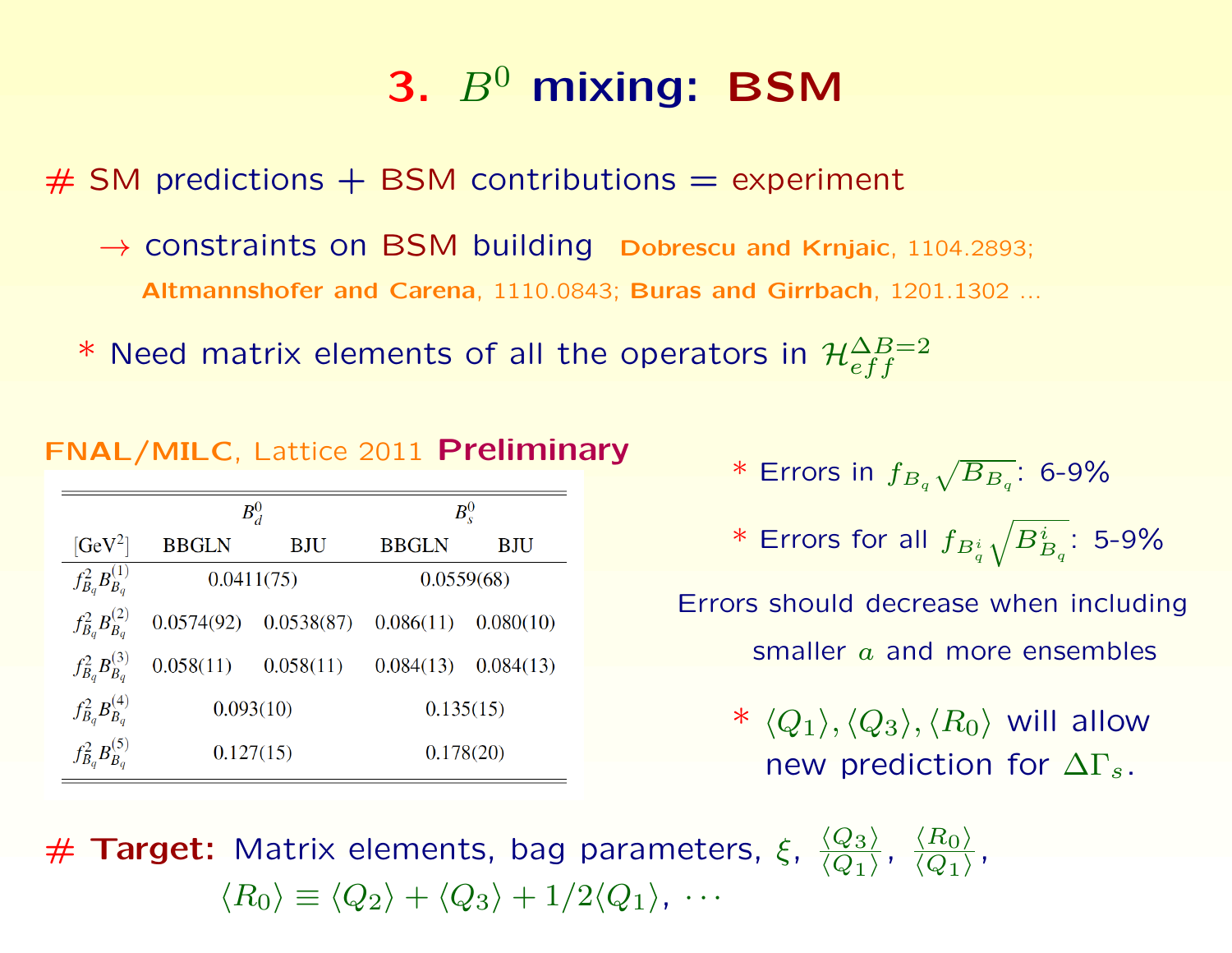# Bag parameters  $B_{B_{s,d}}$  describing B–meson mixing in the SM can be can be used for theoretical prediction of  $Br(B \to \mu^+ \mu^-)$ Buras, hep-ph/0303060.

$$
\frac{\mathcal{B}r(B_q\to \mu^+\mu^-)}{\Delta M_q} = \tau(B_q)\,6\pi \frac{\eta_Y}{\eta_B}\left(\frac{\alpha}{4\pi M_W sin^2\theta_W}\right)^2\,m_\mu^2\,\frac{Y^2(x_t)}{S(x_t)}\,\frac{1}{\hat{B}_q}
$$

\* Need to include the effects of a non-vanishing  $\Delta\Gamma_s$  to compare with experiment K. de Bruyn et al., 1204.1737

$$
\mathcal{B}r(B_q \to \mu^+\mu^-)_{SM} \to \mathcal{B}r(B_q \to \mu^+\mu^-)_{y_s} \equiv \mathcal{B}r(B_q \to \mu^+\mu^-)_{SM} \times \frac{1}{1-y_s}
$$

with  $y_s \equiv \tau_{B_s} \Delta \Gamma_s/2$ .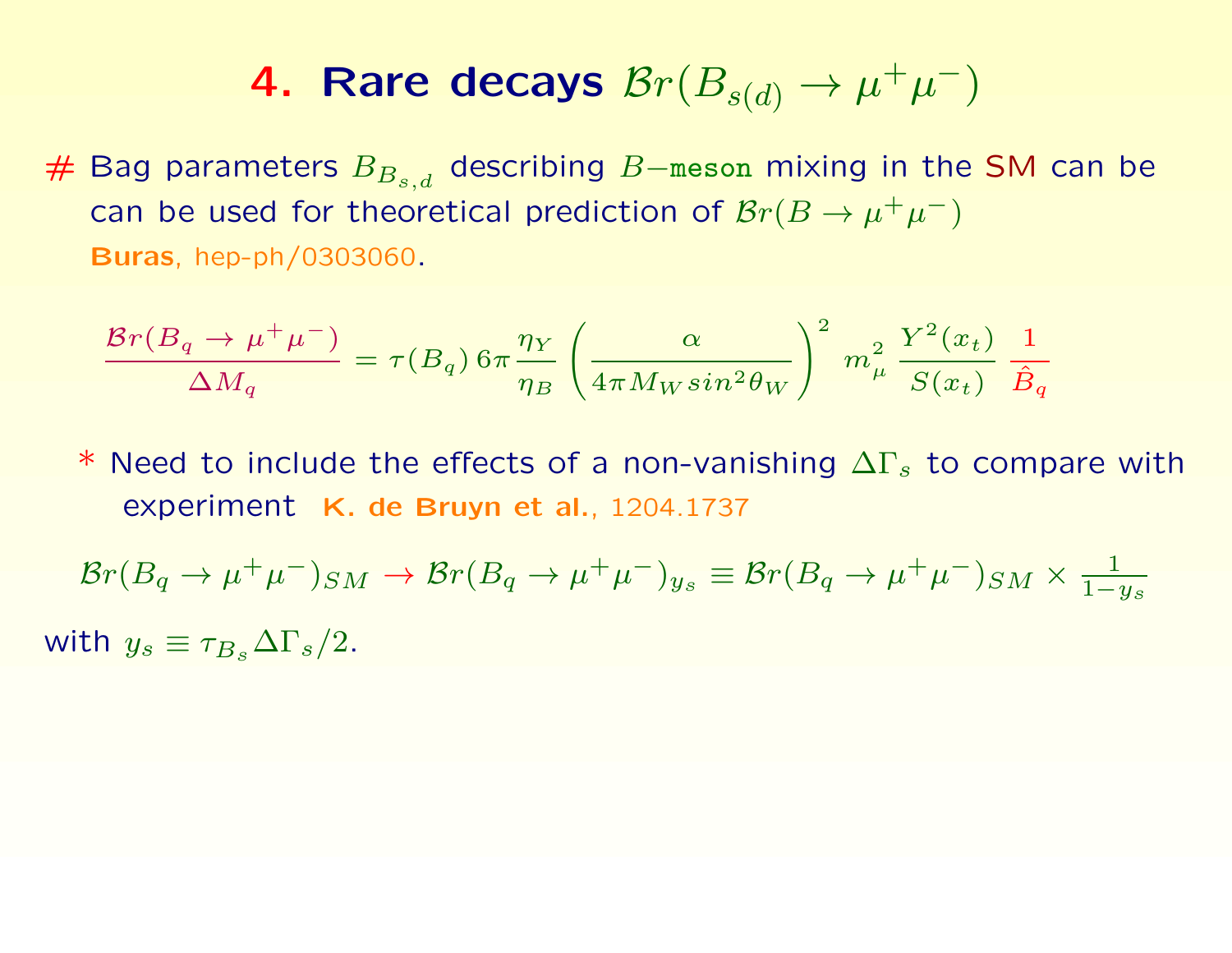# Bag parameters  $B_{B_{s,d}}$  describing B–meson mixing in the SM can be can be used for theoretical prediction of  $Br(B\to\mu^+\mu^-)$ Buras, hep-ph/0303060.

$$
\frac{\mathcal{B}r(B_q \to \mu^+ \mu^-)}{\Delta M_q} = \tau(B_q) 6\pi \frac{\eta_Y}{\eta_B} \left( \frac{\alpha}{4\pi M_W \sin^2 \theta_W} \right)^2 m_\mu^2 \frac{Y^2(x_t)}{S(x_t)} \frac{1}{\hat{B}_q}
$$

\* Need to include the effects of a non-vanishing  $\Delta\Gamma_s$  to compare with experiment K. de Bruyn et al., 1204.1737

$$
\mathcal{B}r(B_q \to \mu^+\mu^-)_{SM} \to \mathcal{B}r(B_q \to \mu^+\mu^-)_{y_s} \equiv \mathcal{B}r(B_q \to \mu^+\mu^-)_{SM} \times \frac{1}{1-y_s}
$$

with  $y_s \equiv \tau_{B_s} \Delta \Gamma_s/2$ .

\* Using:

\*\* HPQCD (Gámiz et al.), 0902.1815:  $\hat{B}_s = 1.33(6)$ ,  $\hat{B}_d = 1.26(11)$ \*\* PDG2012  $\tau_{B_s}=1.497(15) \text{ps}$  and  $\tau_{B_d}=1.519(7) \text{ps}$ \*\* LHCb measurement:  $\Delta\Gamma_s = 0.116(19) \text{ps}^{-1}$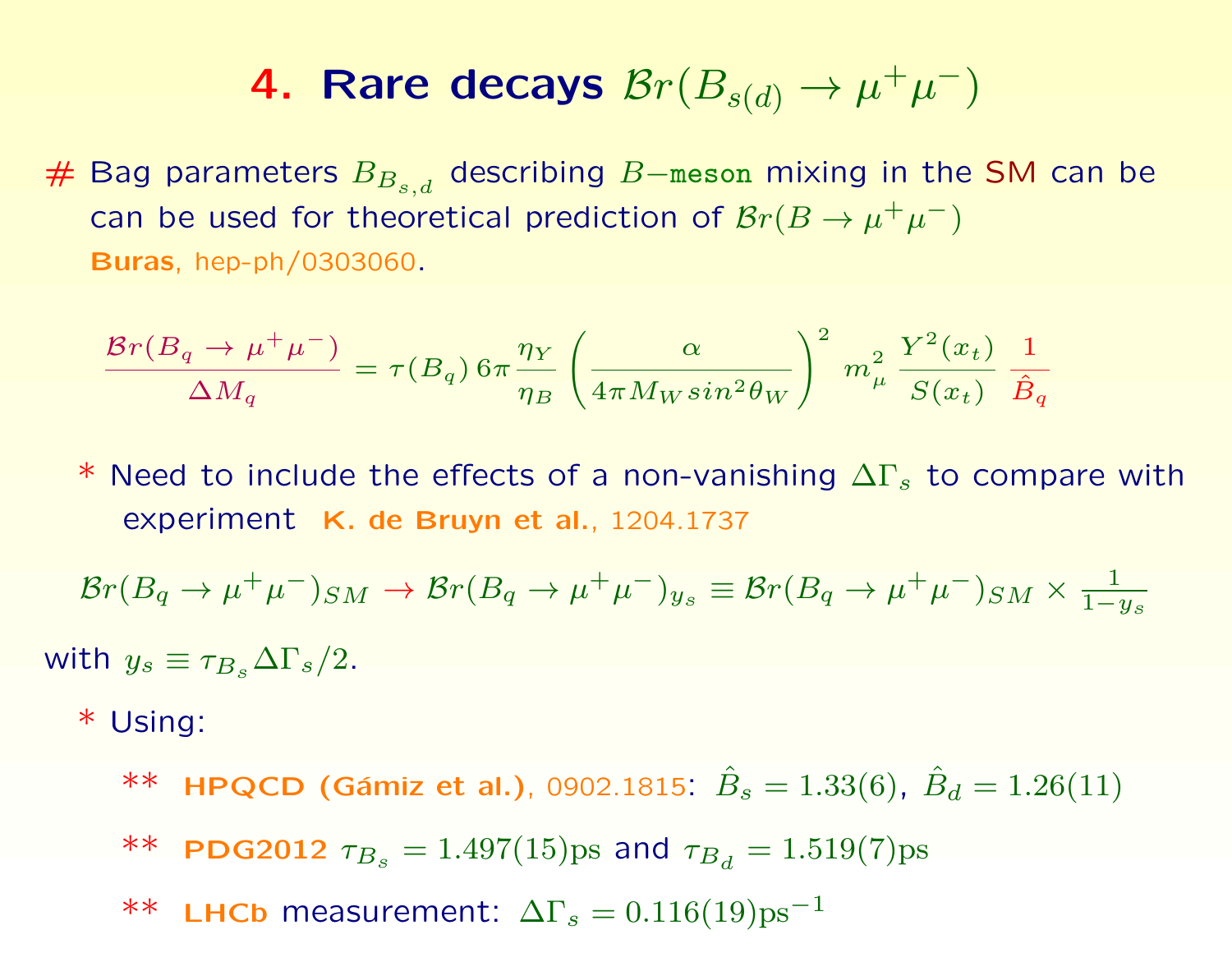$\mathcal{B}r(B_s \to \mu^+\mu^-)_{y_s} \quad = \quad (3.65 \pm 0.20) \times 10^{-9}$  $\mathcal{B}r(B_d \to \mu^+ \mu^-)$  =  $(1.04 \pm 0.09) \times 10^{-10}$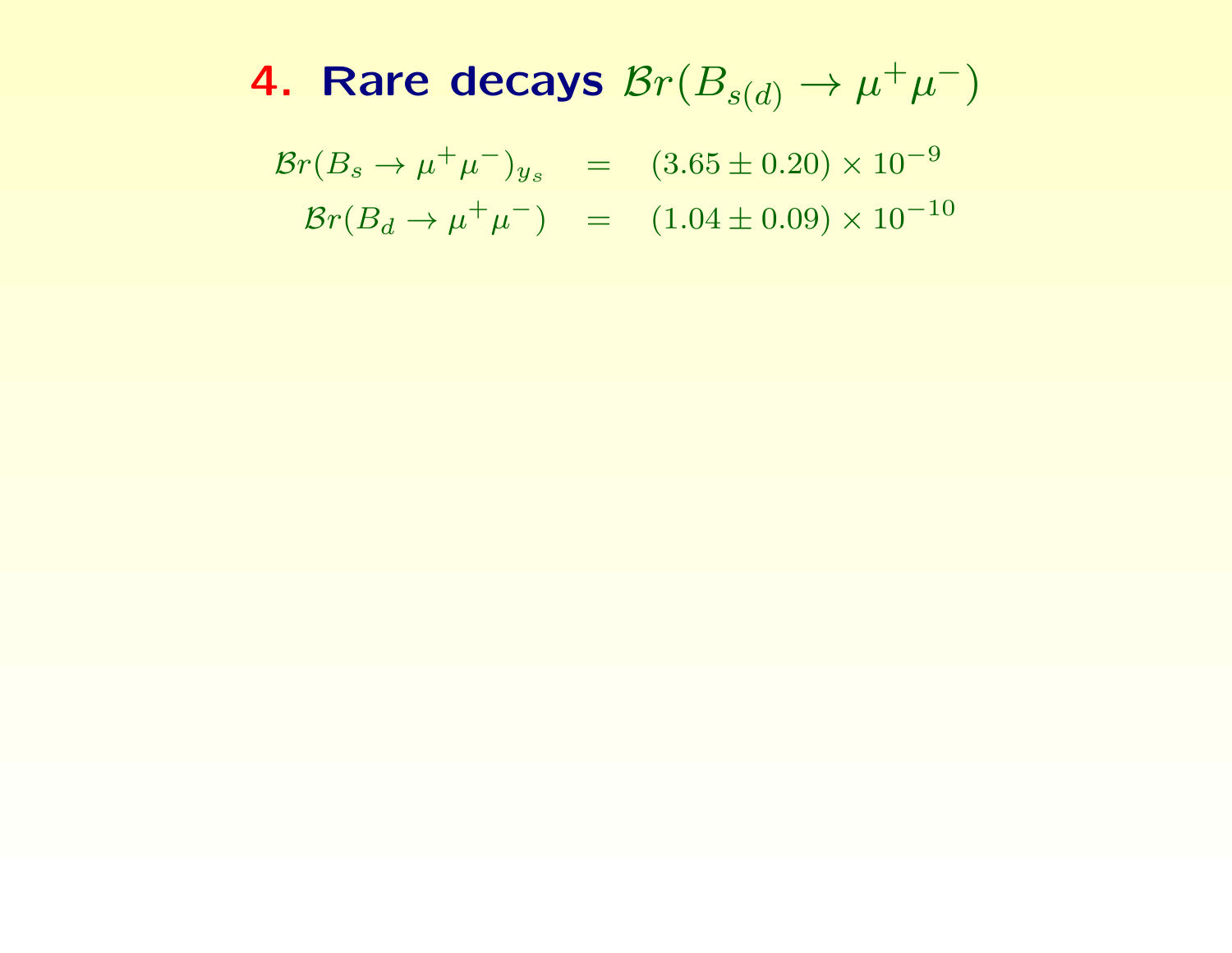$$
\mathcal{B}r(B_s \to \mu^+ \mu^-)_{y_s} = (3.65 \pm 0.20) \times 10^{-9}
$$
  

$$
\mathcal{B}r(B_d \to \mu^+ \mu^-) = (1.04 \pm 0.09) \times 10^{-10}
$$

 $#$  Improved  $f_R^{lattice}$  $B_{s,d}$ makes direct theoretical calculation competitive. Buras and Girrbach,1204.5064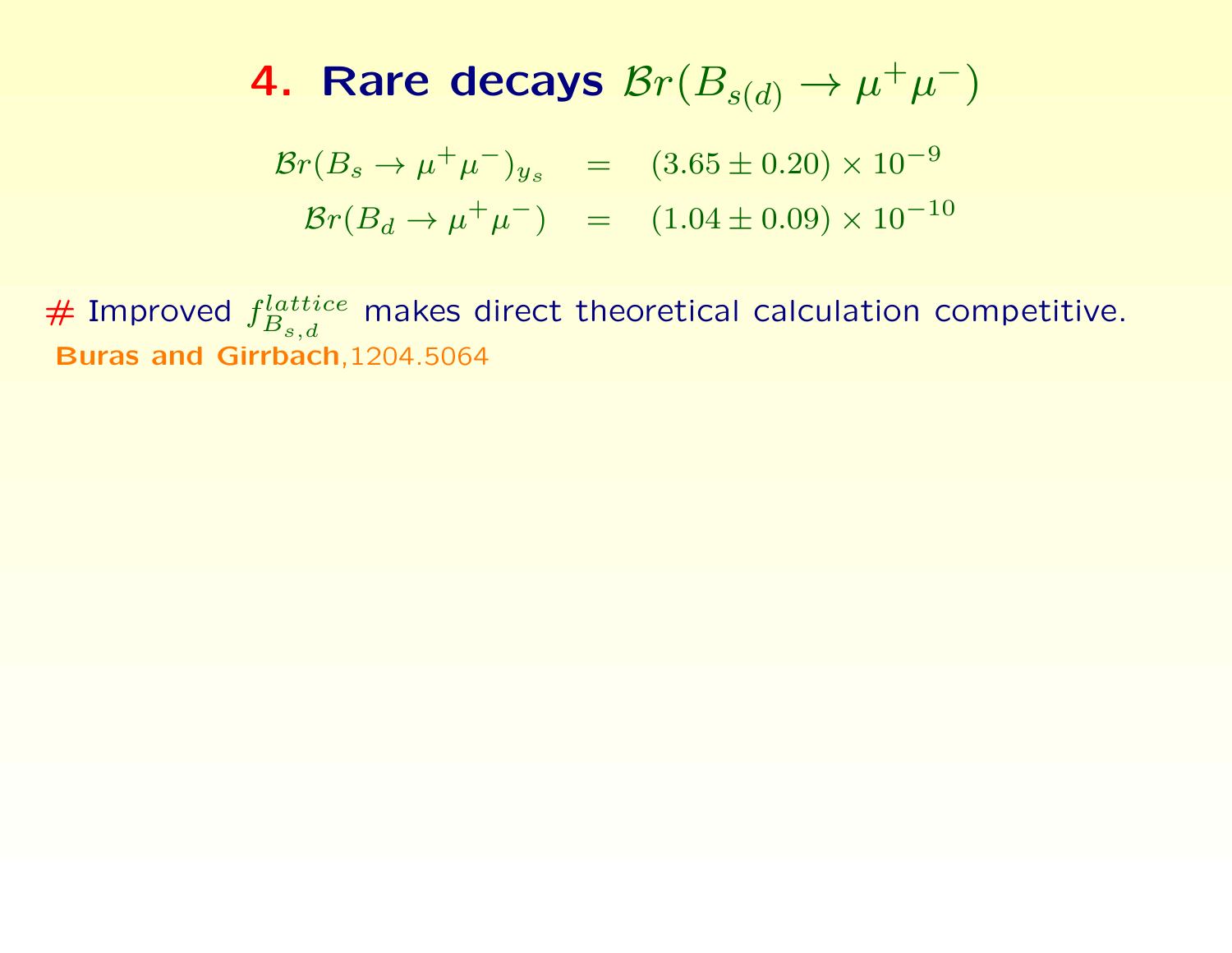$\mathcal{B}r(B_s \to \mu^+\mu^-)_{y_s}$  =  $(3.65 \pm 0.20) \times 10^{-9}$  $\mathcal{B}r(B_d \to \mu^+ \mu^-)$  =  $(1.04 \pm 0.09) \times 10^{-10}$ 

 $#$  Improved  $f_R^{lattice}$  $B_{s,d}$ makes direct theoretical calculation competitive. Buras and Girrbach,1204.5064

\* Using the same inputs as in Buras and Girrbach,1204.5064, except for

\*\* PDG2012  $\tau_{B_s}=1.497(15) \text{ps}$  and  $\tau_{B_d}=1.519(7) \text{ps}$ 

\*\* LLV averages:  $f_B = 190.6(4.7) \text{MeV}$  and  $f_{B_s} = 227.6(5.0) \text{MeV}$ .

\* And again including the correction  $1/(1 - y_s)$ 

$$
\mathcal{B}r(B_s \to \mu^+ \mu^-)_{y_s} = (3.64 \pm 0.23) \times 10^{-9}
$$
  

$$
\mathcal{B}r(B_d \to \mu^+ \mu^-) = (1.07 \pm 0.10) \times 10^{-10}
$$

# Most stringest experimental bounds LHCb, 1203.4493:

 ${\cal B}r(B_s \to \mu^+\mu^-) < 4.5 \times 10^{-9} \qquad {\cal B}r(B_d \to \mu^+\mu^-) < 8.1 \times 10^{-10}$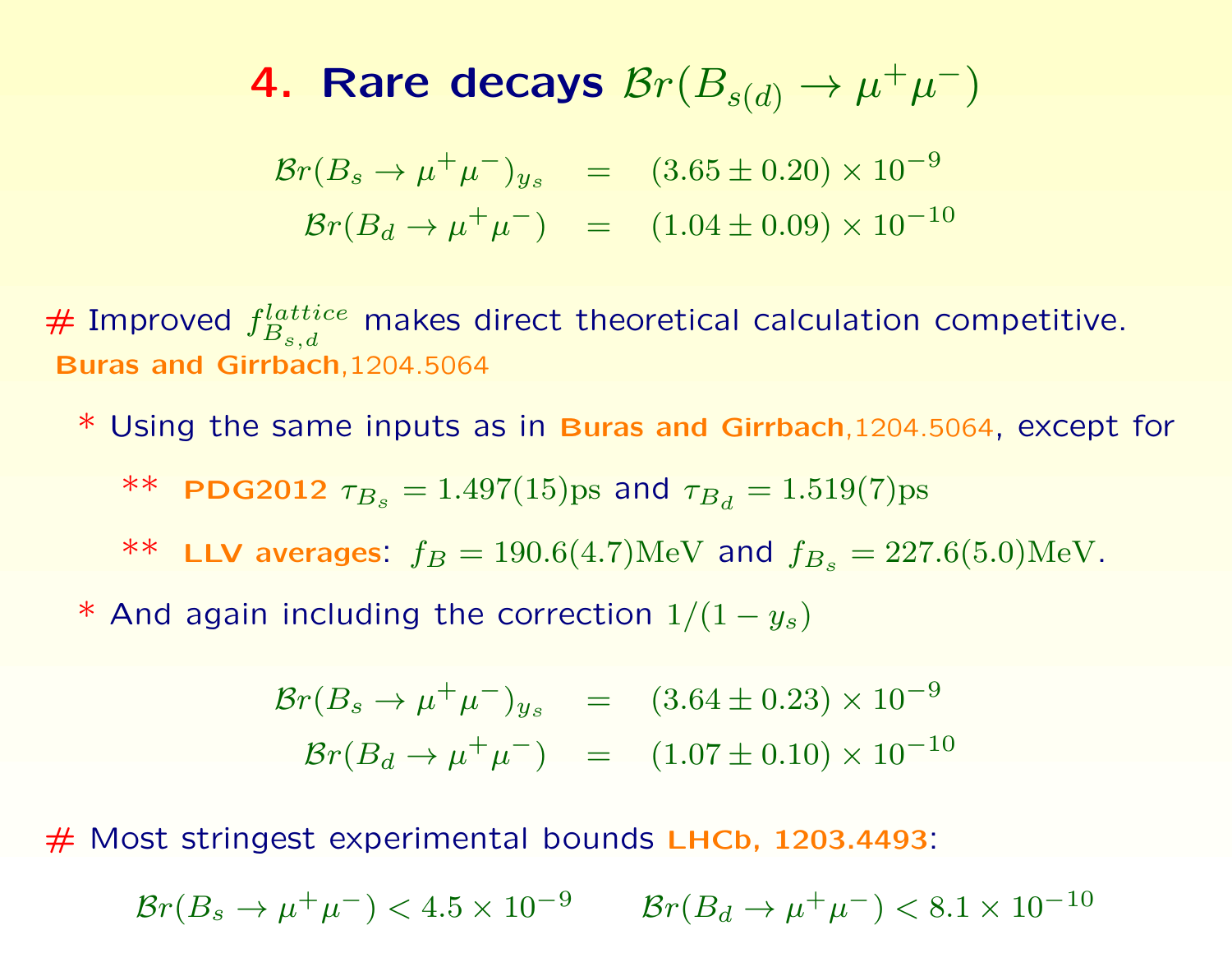$#$  Expected improvements in lattice calculations of B-meson decay constants and mixing parameters.

|                 | current errors $(\%)$ | estimated errors in 2 years $(\%)$ |
|-----------------|-----------------------|------------------------------------|
| $f_B\sqrt{B_B}$ | $6 - 9$               | $4 - 5$                            |
|                 | $3 - 4$               | $1.5 - 2$                          |
| $ B_{B_{s,d}} $ | $5 - 9$               | 3?                                 |
| $f_B, f_{B_s}$  | $2 - 2.5$             | < 2                                |

\* Increase of the number of calculations:

HPQCD, FNAL/MILC old data, RBC/UKQCD exploratory

 $\implies$  HPQCD, FNAL/MILC new data, ETMC, RBC/UKQCD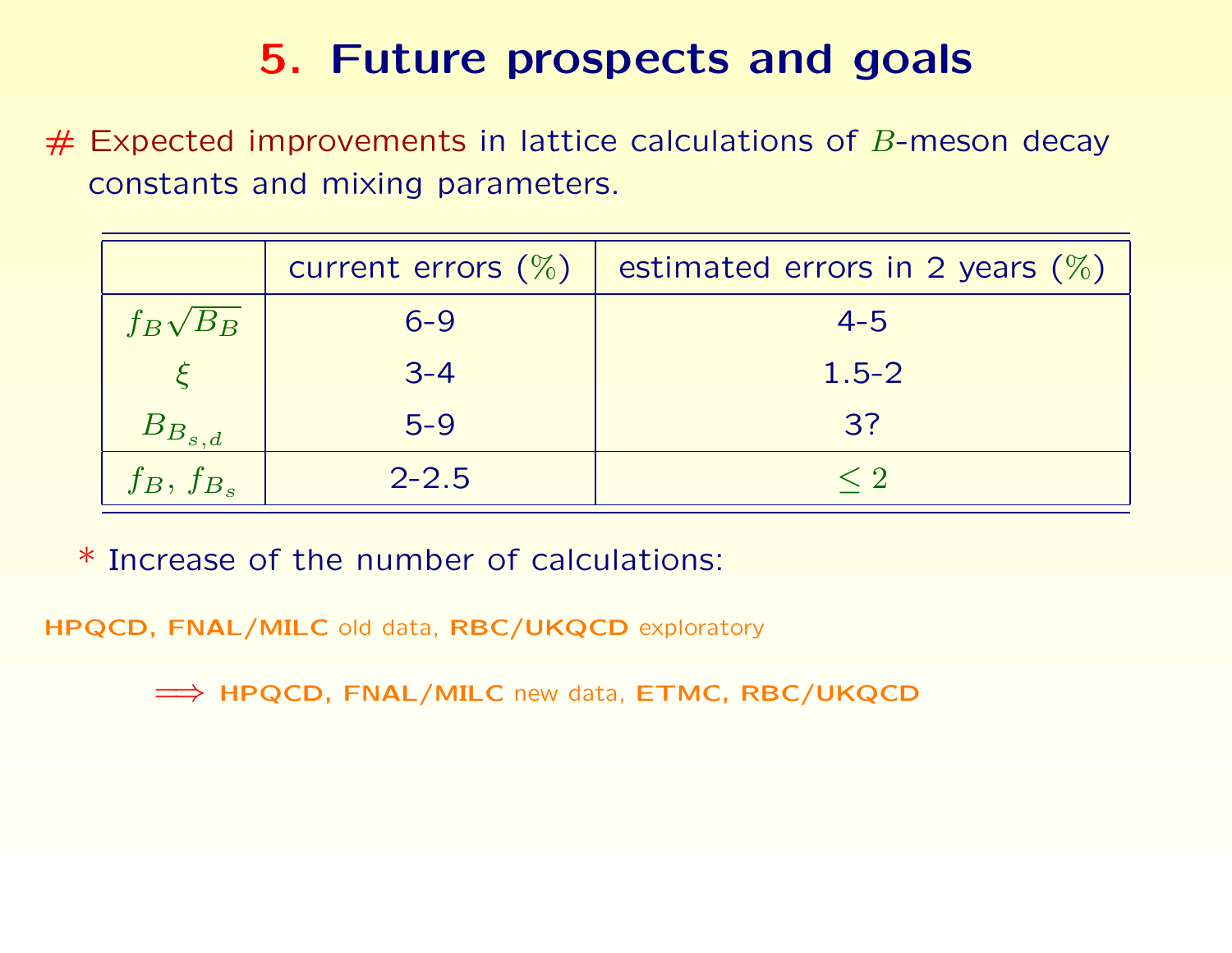$#$  Expected improvements in lattice calculations of B-meson decay constants and mixing parameters.

|                 | current errors $(\%)$ | estimated errors in 2 years $(\%)$ |
|-----------------|-----------------------|------------------------------------|
| $f_B\sqrt{B_B}$ | $6 - 9$               | $4 - 5$                            |
|                 | $3 - 4$               | $1.5 - 2$                          |
| $B_{B_{s,d}}$   | $5-9$                 | 3?                                 |
| $f_B, f_{B_s}$  | $2 - 2.5$             | $<$ ?                              |

\* Increase of the number of calculations:

HPQCD, FNAL/MILC old data, RBC/UKQCD exploratory

 $\implies$  HPQCD, FNAL/MILC new data, ETMC, RBC/UKQCD

 $+ N_f = 2 + 1 + 1$  calculations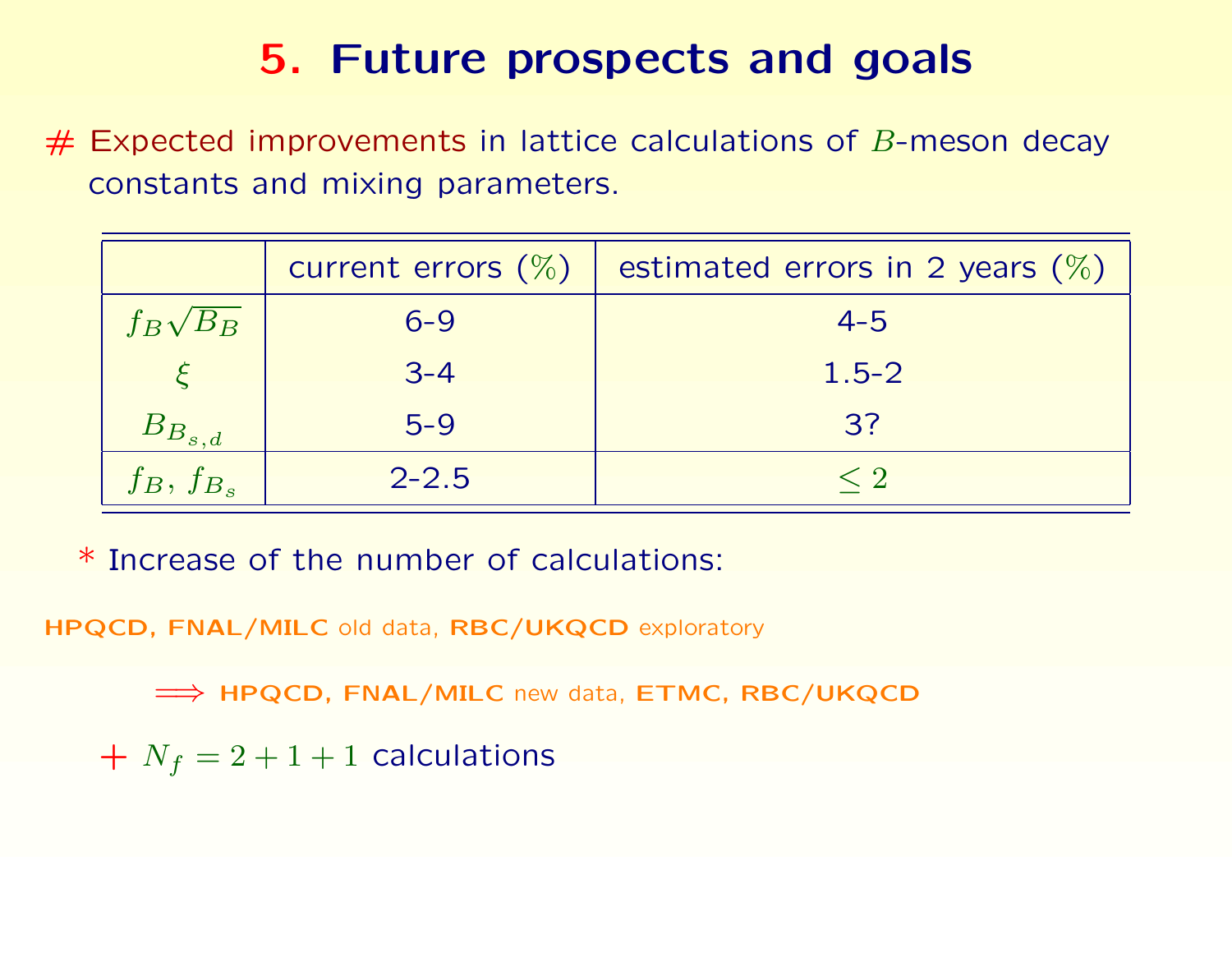$#$  Expected improvements in lattice calculations of B-meson decay constants and mixing parameters.

|                 | current errors $(\%)$ | estimated errors in 2 years $(\%)$ |
|-----------------|-----------------------|------------------------------------|
| $f_B\sqrt{B_B}$ | $6 - 9$               | $4 - 5$                            |
|                 | $3 - 4$               | $1.5 - 2$                          |
| $B_{B_{s,d}}$   | $5-9$                 | 3?                                 |
| $f_B, f_{B_s}$  | $2 - 2.5$             |                                    |

\* Increase of the number of calculations:

HPQCD, FNAL/MILC old data, RBC/UKQCD exploratory

 $\implies$  HPQCD, FNAL/MILC new data, ETMC, RBC/UKQCD

 $+ N_f = 2 + 1 + 1$  calculations

+ Calculations at the physical quark masses

 $\rightarrow$  will allow high precision tests of the SM.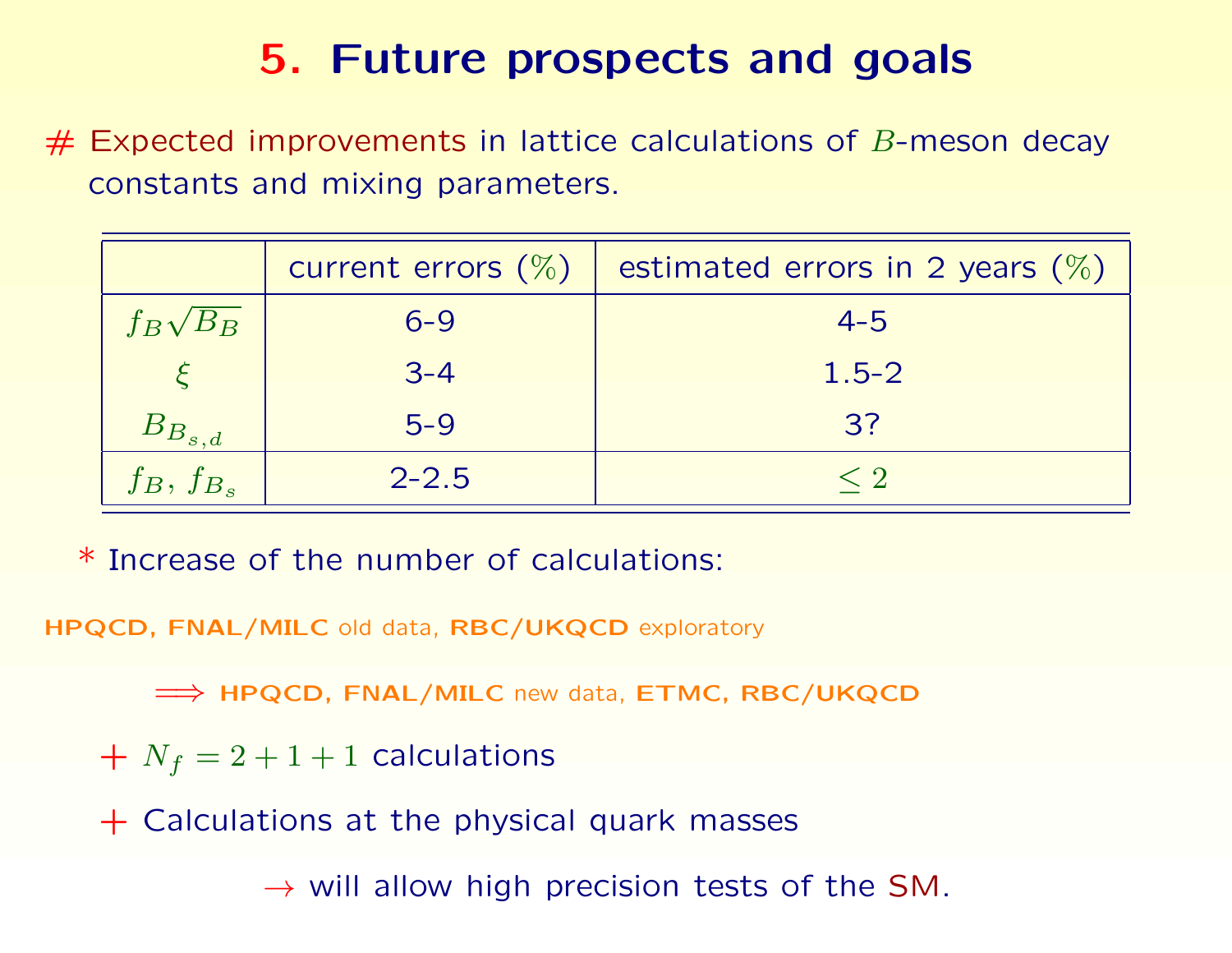$#$  In the next year:

\* First unquenched calculation in the continuum limit of matrix elements needed for  $\Delta\Gamma_q$  at leading order in  $1/m_b$ : errors  $\leq 10\%$ 

 $*$  First unquenched calculation of  $B$  mixing matrix elements contributing BSM: errors  $\leq 10\%$ 

\* Unquenched calculation of matrix elements contributing to  $D^0 - \bar{D}^0$ mixing in the SM and beyond.

\*\* Work in progress by ETMC, FNAL/MILC. Some preliminary results in N. Carrasco, Lattice 2012 with  $N_f = 2$ .

| <b>Preliminary</b> | $B_D^{MS}(2~{\rm GeV})$ |
|--------------------|-------------------------|
| $B_1$              | 0.77(03)(?)             |
| $B_2$              | 0.73(04)(?)             |
| $B_3$              | 1.37(11)(?)             |
| $B_{4}$            | 0.96(06)(?)             |
| $B_{\mathrm{5}}$   | 1.22(13)(?)             |